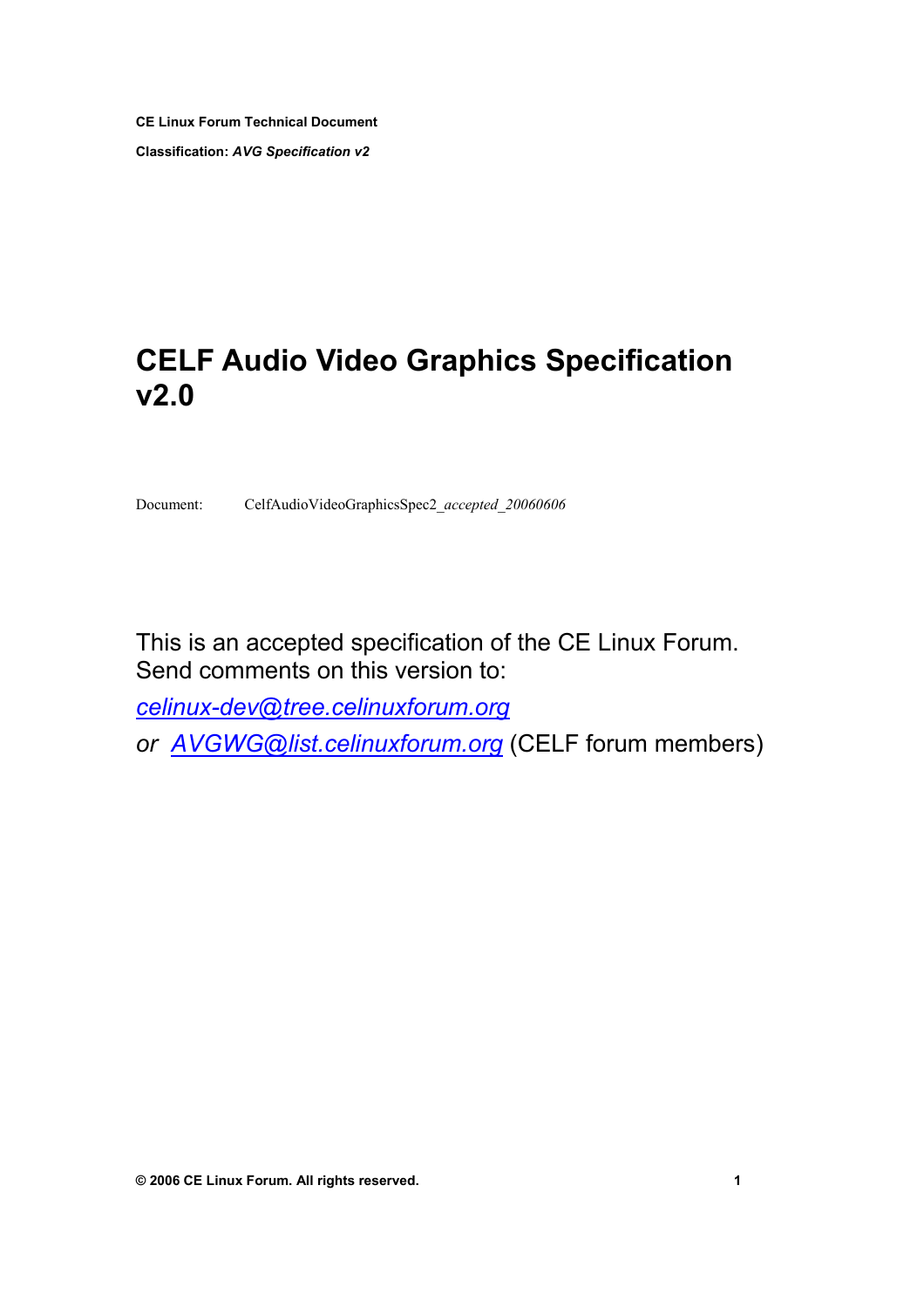**Classification:** *AVG Specification v2*

# **Revision History**

| Revision           | Comment                                               | Reviewer                                                  | Editor                            | Date             |
|--------------------|-------------------------------------------------------|-----------------------------------------------------------|-----------------------------------|------------------|
| Draft1             | Initial version                                       |                                                           | Ruud Derwig                       | 2005-11-07       |
| Draft <sub>2</sub> | Filled in Audio,<br>Video and<br>Graphics parts       |                                                           | Christophe Hoeppe,<br>John Vugts  | 2005-11-29       |
| Draft3             | Added work in<br>progress                             |                                                           | Ruud Derwig                       | $2005 - 12 - 01$ |
| Draft4             | Changed e-mail<br>address for non-<br>member feedback | AVG WG:<br>Mitsubishi,<br>NVIDIA, Philips,<br>Samsung, ST | Ruud Derwig                       | 2005-12-13       |
| Draft <sub>5</sub> | Incorporated AVG<br>WG feedback                       | AVG WG                                                    | Ruud Derwig,<br>Christophe Hoeppe | 2006-02-13       |
| Proposed1          | AVG WG<br>feedback, changed<br>[M] into $[S]$         | AVG WG                                                    | Ruud Derwig                       | 2006-03-09       |
| Accepted           | Approved version                                      | <b>CELF BoD</b>                                           | Ruud Derwig                       | 2006-06-06       |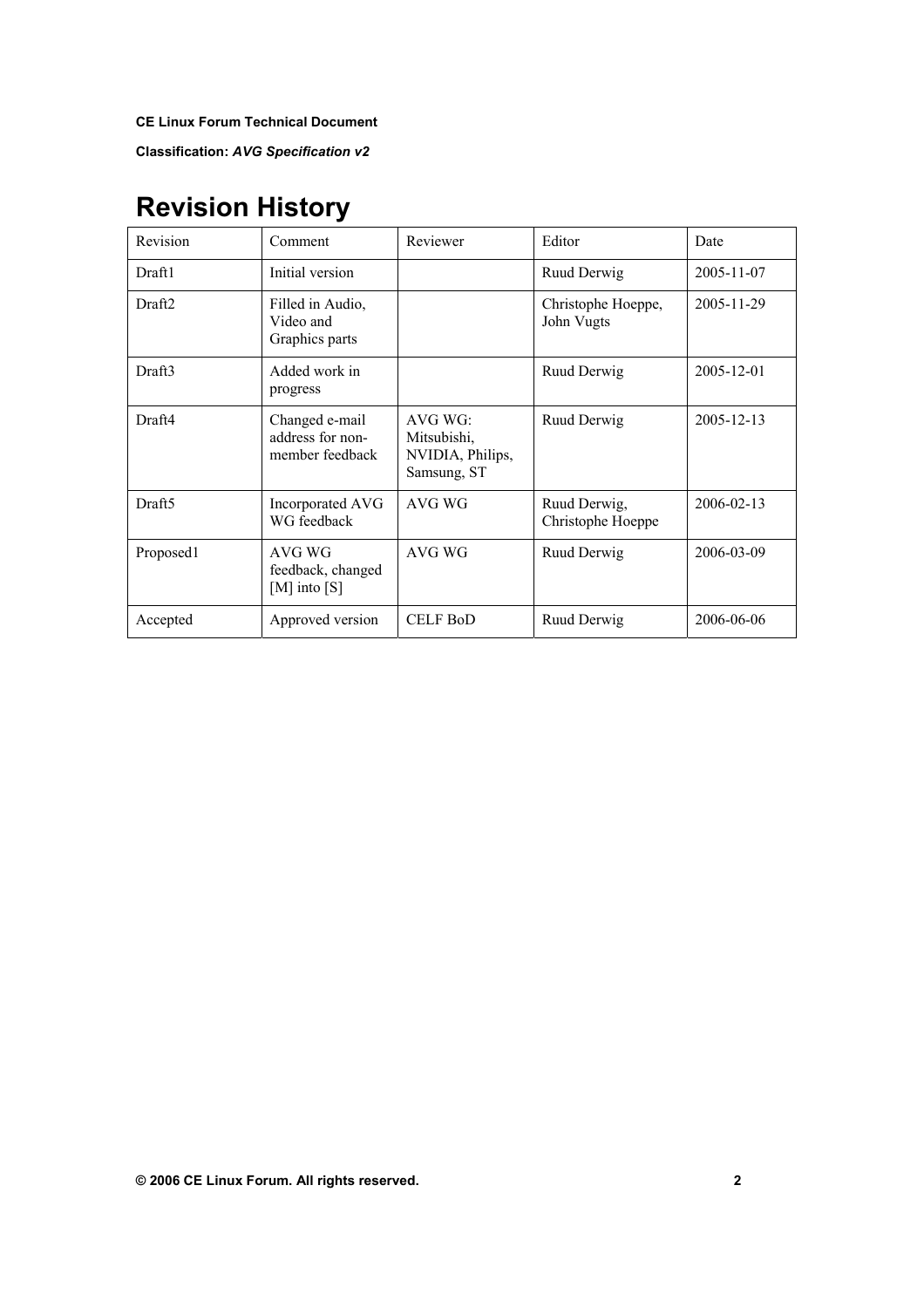### **Classification: AVG Specification v2**

| 0.                           |       |  |
|------------------------------|-------|--|
| $\mathbf{I}$ .               |       |  |
| 1.1                          |       |  |
| 2.                           |       |  |
| 2.1                          |       |  |
| 2.2                          |       |  |
| 3.                           |       |  |
| 3.1                          |       |  |
|                              | 3 1 1 |  |
|                              | 3.1.2 |  |
|                              | 3.1.3 |  |
|                              | 3.1.4 |  |
|                              |       |  |
| 3.2                          |       |  |
|                              | 321   |  |
|                              | 3.2.2 |  |
|                              | 3.2.3 |  |
|                              | 3.2.4 |  |
| 3.3                          |       |  |
|                              | 3.3.1 |  |
|                              | 3.3.2 |  |
|                              | 3.3.3 |  |
|                              | 3.3.4 |  |
| $\boldsymbol{\mathcal{A}}$ . |       |  |
| 4.1                          |       |  |
| 4.2                          |       |  |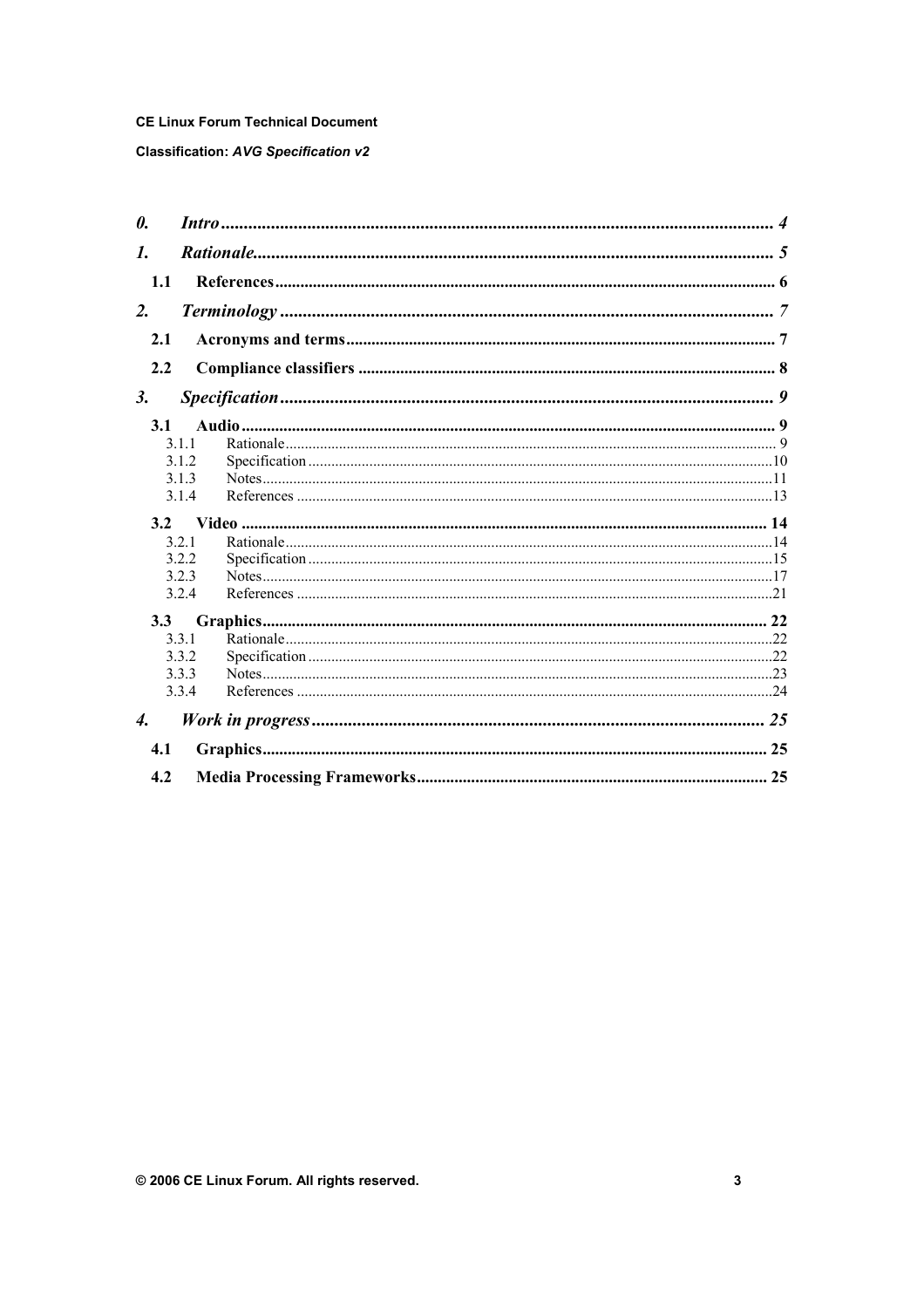**Classification:** *AVG Specification v2*

# **0. Intro**

Audio, video, and graphics processing is at the core of many CE products. The AVG requirements for CE devices are different than those for PCs/Servers, notably with respect to available resources (e.g. a general CPU v.s. dedicated HW to perform certain tasks), footprint, input devices, interlacing, streaming, etc.. Multiple graphics planes and video planes may be combined using, e.g., alpha blending.

Different platform vendors develop different hardware platforms using the Linux operating system that can be integrated with middleware software in various Audio/Video consumer products by the CE equipment manufacturers. Today for each hardware platform, a different code base is developed, each one providing its own, specific platform API. As a result, the different CE equipment manufacturers each have to do a major investment for creating Audio/Video products using the different platform APIs.

The CELF forum and specifically the Audio Video and Graphics WG is specifying a common set of software interfaces that can be used by multiple platform vendors and CE equipment manufacturers and as such reduce the overall investment required to implement the Audio/Video products. This common API approach supports the development of open and shared assets for this industry.

The common API should support a wide range of products (e.g. digital Set Top Boxes or TV sets, and mobile phones) to maximise the gain of using the API. It should also support a wide range of different platform implementations and implementation techniques (e.g hardware or software media processing) to allow for a wide adoption and use of the API. The API should efficiently support the relevant existing middleware stacks in e.g. digital TV products to allow the usage of existing assets.

For CE products the costs of the product with reference to e.g. Silicon size, CPU cycles, Power consumption, Required Memory and Memory bandwidth are of critical importance. Therefore it should be possible to implement a common API in a very efficient way. The API should support HW acceleration to reduce the possible load on the CPU in such a product. Furthermore, the API should be very scalable to be able to scale from low-end standard products to high-end and more featured products.

A common, consistent and well-defined CELF AVG API is required to enable the different parties to concentrate on the added value of their business. A semiconductor company can concentrate on making a cost effective implementation of this interface. A middleware company can make use of the economy of scale by deploying their middleware on a larger base of products, and they can focus on the middleware services instead of spending time on porting to different APIs. A CE company can select assets from multiple vendors and can focus on adding their specific features to their integrated product.

The CELF AVG API should fit in with the Linux operating system and should fit with Linux existing solutions, especially the ones that were part of the current AVG spec 1.0. However, the goal of this specification is to provide direction and reduce fragmentation, so choices do need to be made. Having a well defined, well supported interface for AVG devices will reduce fragmentation of solutions and encourage the CE community to develop solutions that apply to conforming interfaces, so that they can be deployed across a wider range of systems.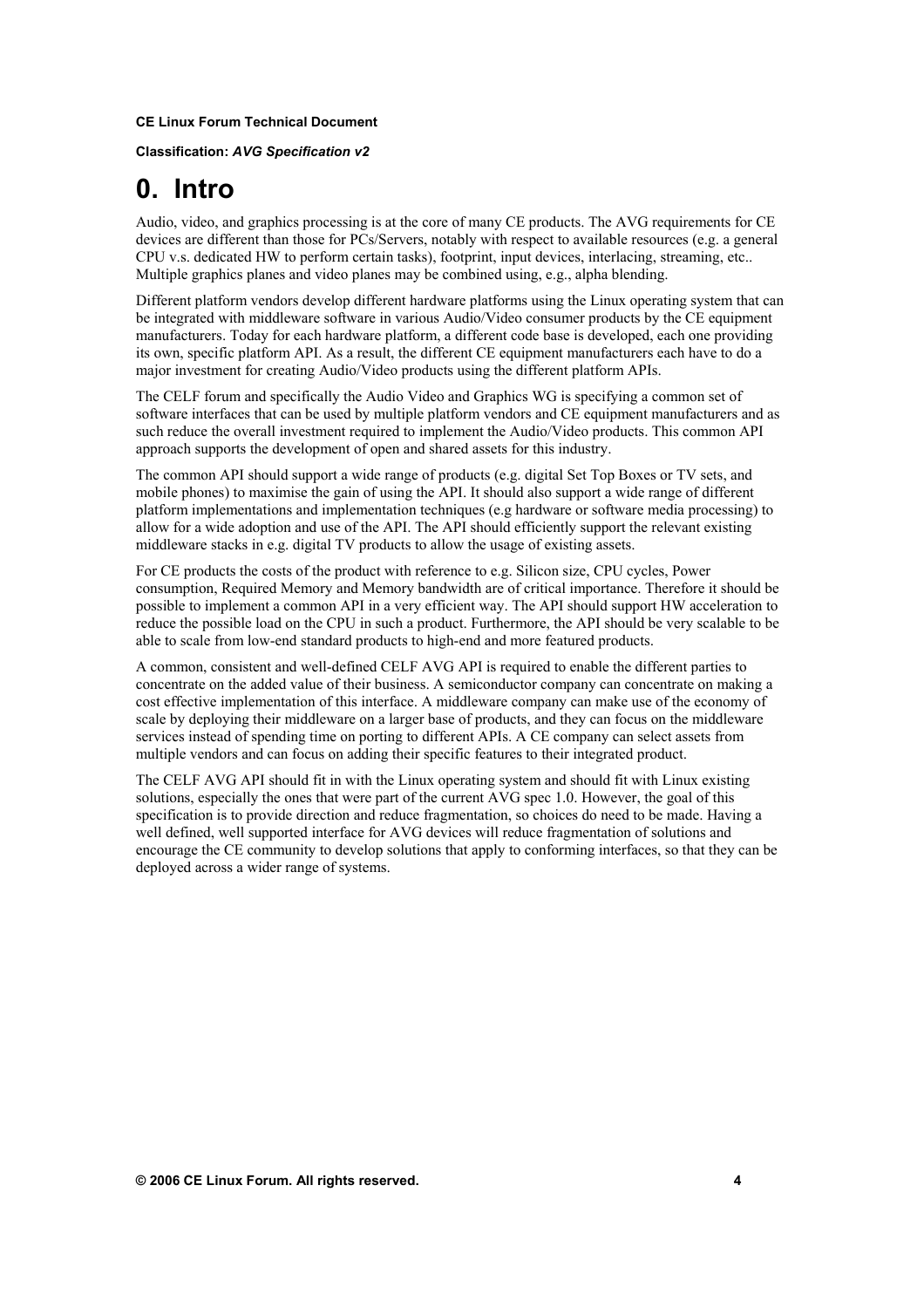**Classification:** *AVG Specification v2*

# **1. Rationale**

It is the goal of this specification to make choices and provide direction for selecting the Audio, Video and Graphics interfaces to be used in CE products. Making choices is always difficult, especially when the playing field for a part already established and the existing solutions are so heterogeneous, many and disperse as in the Linux audio, video, graphics domain. Many existing solutions today have their roots in the PC domain, where multimedia functionality has grown very fast the past years. PC architectures and solutions, however, are not always adequate for CE devices.

The interfaces proposed in this document fulfil to a large extend the requirements that were gathered by the CELF Audio Video Graphics Working Group [1]. The main drivers for the choices that were made are:

- The CELF AVG API should support a range of products with the same API where there is a functional overlap. This should now or in the future include all CE domains: Home (Set Top Boxes, analog/digital TVs, digital TVs, Personal Video Recorders applications, Digital Media Adapter products etc.), Mobile (smartphone, featurephone, portable media players, etc.), and Automotive (car infotainment, navigation, etc.)
- The CELF AVG API should provide freedom in the implementation and abstract from different implementations like HW or SW streaming, single or multiple processor solutions, single or multi chip solutions and HW accelerated or pure SW media processing implementations. This allows for different implementations on different targets (e.g. CE products or standard PCs). This requirement translates to a preference for a functional, user-space interface over ioctl based device driver interfaces, in order to allow for pure software, hardware, and hardware accelerated implementations.
- The CELF AVG API must support scalability and be able to deal with a large diversity in products (e.g. from a TV product to a STB product etc).
- The CELF AVG API is required to enable the different companies using the API to concentrate on the added value of their business (e.g. a platform implementation on a chip set, or a middleware implementation, or a product integration). For this reason it is important to handle interfaces as independent assets from implementations of the CELF AVG API.
- The CELF AVG API should be well documented, have a consistent and single "look & feel" with consistent syntax, style, documentation, semantics, behaviour, and should have no internal overlap.
- Requirements will be changing over time, implying changes to interfaces. This must be manageable on the interface specifications.
- The CELF AVG API should be an open interface, available without any restrictions or implied costs to all parties that want to make of use it, and it should be possible by any party to implement the CELF AVG API without any restrictions or implied costs other than the actual implementation costs.
- Last, but not least, the CELF AVG API should fit with the Linux operating system and the existing solutions which are part of the current AVG spec 1.0 i.e. DirectFB for graphics. It should allow for an efficient implementation on a Linux based system, leveraging available open source implementations.

Based on these requirements the specification for audio, video and graphics are defined in the next sections of this document. The main solutions the specification is based on are:

- **Universal Home API (UHAPI)**

This standard has been defined by the industry consortium called UHAPI Forum and is proposed for ISO/IEC standardization via the MPEG organization [2,3]. The standard will be referred to as ISO/IEC 23004: M3W (Multimedia Middleware). An open source implementation of a growing number of UHAPI interfaces is called UHAPI4Linux [4]. Whenever UHAPI interfaces are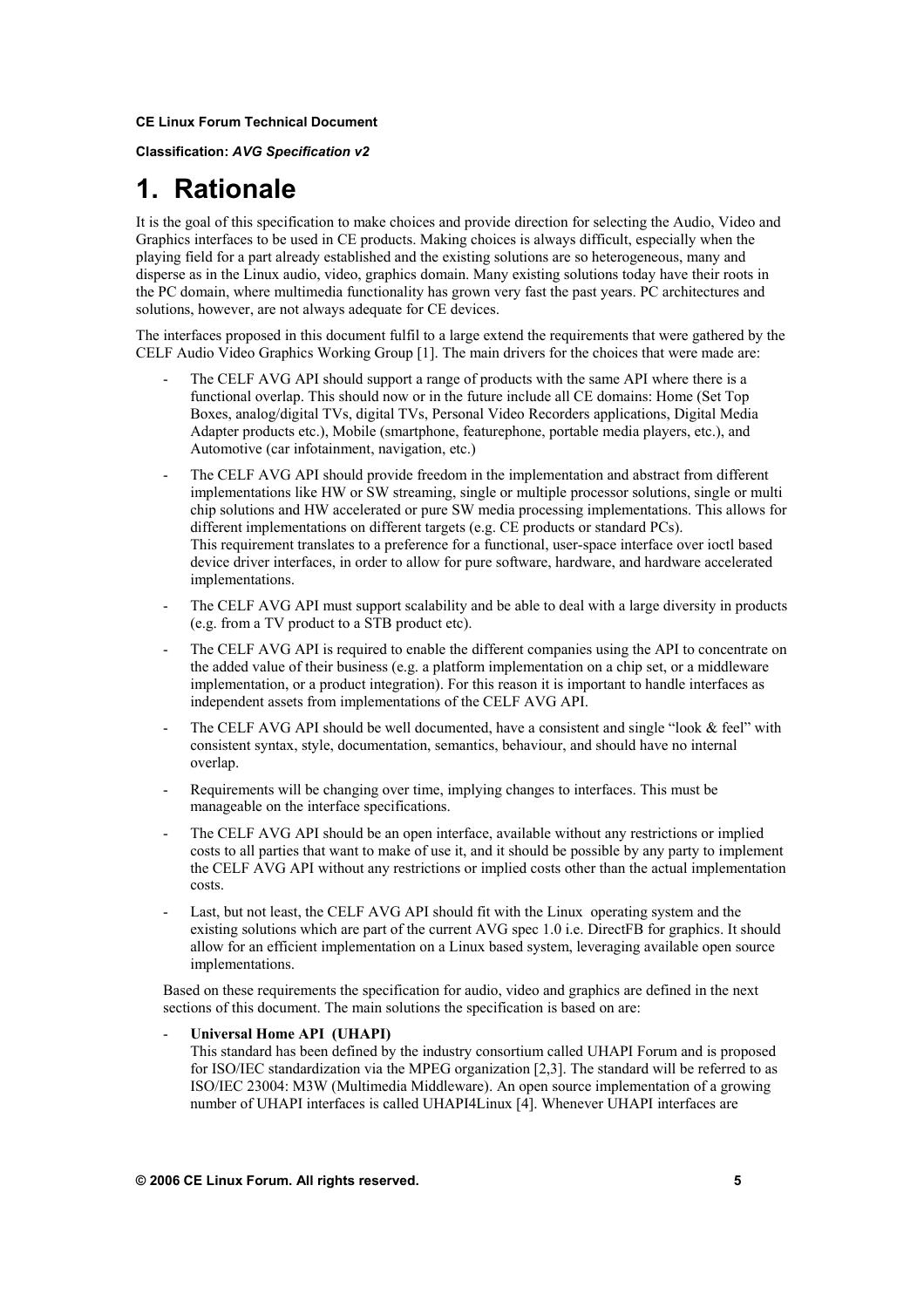#### **Classification:** *AVG Specification v2*

mentioned in this document, the UHAPI specification 1.1 or better is meant. An introduction to UHAPI can be found in [8,9], details are in [10].

DirectFB,

DirectFB was already part of the CELF AVG 1.0 specification, and has been implemented by many CE/silicon vendors [5].

- **OpenGL ES** OpenGL ES is the de-facto standard for 3D graphics in the mobile domain [6].
- **Framebuffer**  The framebuffer device is the de-facto low-level standard for many CE devices.
- **ALSA**.

ALSA is the audio solution part of the Linux kernel [7]. Though it is tailored to the PC+soundcard architecture and does not cover all CE domain requirements, it is a widely adopted solution that can be used and complemented if needed for CE devices requiring more features.

# **1.1 References**

[1] : Consolidated requirements document at http://tree.celinuxforum.org/CelfPriWiki/AudioVideoGraphicsSpec2

deeplink:

http://tree.celinuxforum.org/CelfPriWiki/AudioVideoGraphicsSpec2?action=AttachFile&do=get&target=C [E](http://tree.celinuxforum.org/CelfPriWiki/AudioVideoGraphicsSpec2)LF\_AVG\_requirements\_v1.1.pdf

[2] The official site of the UHAPI specifications, at www.uhapi.org

[\[](http://tree.celinuxforum.org/CelfPriWiki/AudioVideoGraphicsSpec2?action=AttachFile&do=get&target=CELF_AVG_requirements_v1.1.pdf)3] UHAPI specification version 1.1 version, donated by the UHAPI Forum to CELF (complying with CELF non-member submission license requirements), at [h](http://www.uhapi.org/)ttp://tree.celinuxforum.org/pubwiki/moin.cgi/UHAPI

[4] UHAPI4Linux open source implementation of UHAPI interfaces: http://sourceforge.net/projects/uhapi4linux/

[\[](http://tree.celinuxforum.org/pubwiki/moin.cgi/UHAPI)5] The DirectFB specification at www.directfb.org

[6] The OpenGL ES specification at http://www.khronos.org/opengles/spec/

[\[](http://sourceforge.net/projects/uhapi4linux/)7] ALSA specification at http://www.alsa-project.org or directly http://alsa.opensrc.org/

[\[](http://www.directfb.org/)8] UHAPI Technical white paper: http://www.uhapi.org/technology/white\_papers/uhapitechpaper-v4.1.pdf

[9] UHAPI overview presentation:

[h](http://www.khronos.org/opengles/spec/)ttp://www.uhapi.org/home/news/UHAPI\_Architecture\_IFA\_20050905.pdf

[\[](http://alsa.opensrc.org/)10] UHAPI Readers Guide: uhAPISpecificationReadersGuide.pdf, part of the full UHAPI specification package from http://tree.celinuxforum.org/pubwiki/moin.cgi/UHAPI and [h](http://www.uhapi.org/technology/white_papers/uhapitechpaper-v4.1.pdf)ttp://www.uhapi.org/technology/specification/spec\_download/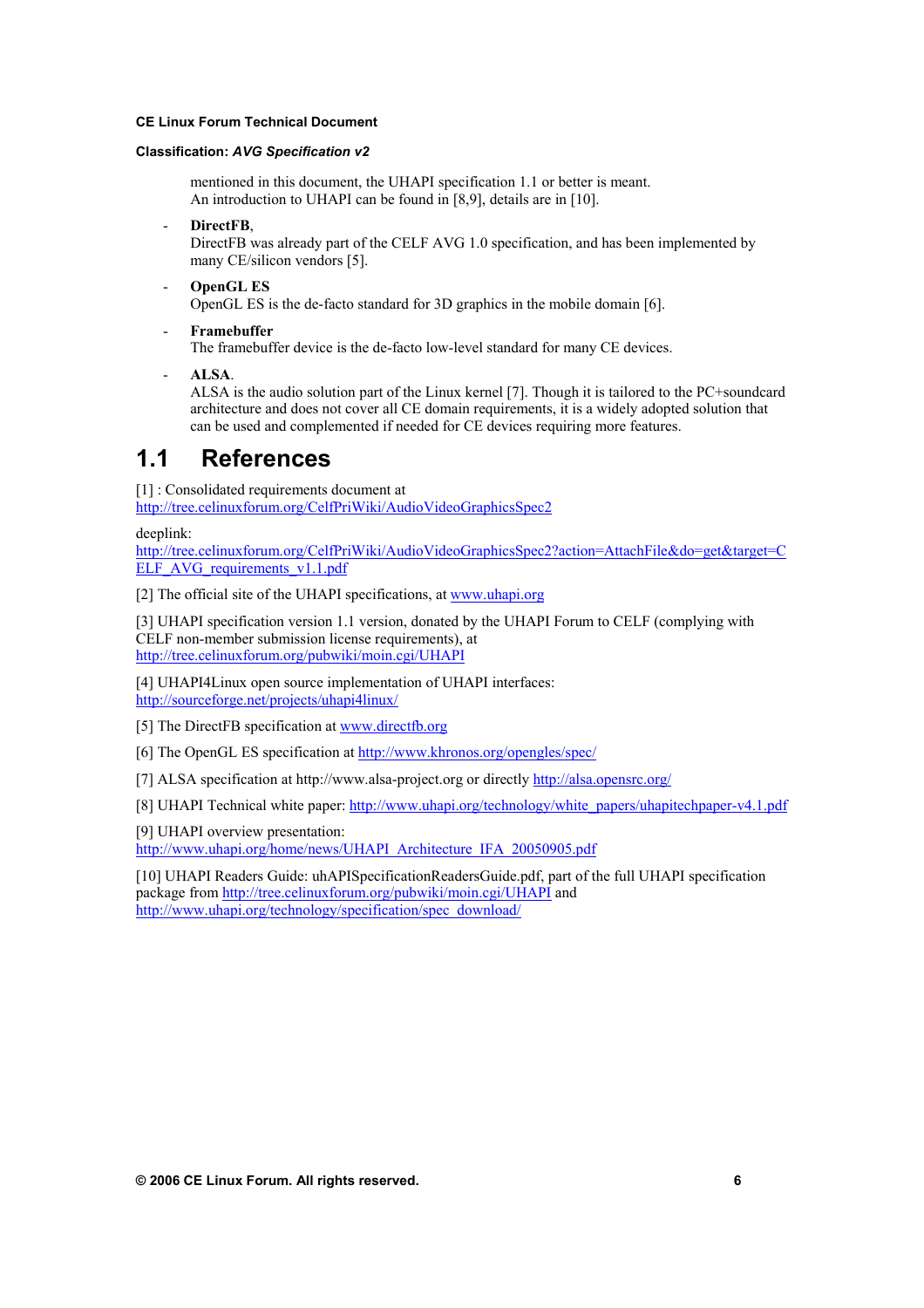**Classification:** *AVG Specification v2*

# **2. Terminology**

# **2.1 Acronyms and terms**

| Term              | Definition                                                                                                                                                                                                                                                              |  |
|-------------------|-------------------------------------------------------------------------------------------------------------------------------------------------------------------------------------------------------------------------------------------------------------------------|--|
| ALSA              | Advanced Linux Sound Architecture -- functional level audio API, now standard in 2.6<br>Linux kernels, replacing OSS.                                                                                                                                                   |  |
| API               | Application Programmers Interface                                                                                                                                                                                                                                       |  |
| <b>ATSC</b>       | Advanced Television Systems Committee. American standard body for digital television<br>broadcasting.                                                                                                                                                                   |  |
| CE                | Consumer Electronics: a class of devices used in the home or on the move. Includes DVD,<br>DVR, PVR, PDA, TV, set-top box, cellular phones, etc.                                                                                                                        |  |
| <b>CVBS</b>       | The analog Composite Video, Blanking Signal: a format for an analog television signal<br>before it is modulated onto an RF carrier.                                                                                                                                     |  |
| <b>DLNA</b>       | Digital Living Network Alliance, DLNA aligns industry leaders in the CE, mobile, and PC<br>industries through digital interoperability.                                                                                                                                 |  |
| <b>DVB</b>        | Digital Video Broadcast: European standards body for digital television broadcasting.                                                                                                                                                                                   |  |
|                   | Abstraction of video-out hardware with a low level (ioctl) API. Standard in >2.4 Linux<br>FB, Framebuffer kernel (see the /usr/src/linux/Documentation/fb kernel tree directory for more information).                                                                  |  |
| <b>HDMI</b>       | High-Definition Multimedia Interface, uncompressed, all-digital audio/video interface.<br>HDMI supports standard, enhanced, or high-definition video, plus multi-channel digital<br>audio on a single cable.                                                            |  |
| <b>ISDB</b>       | Integrated Services Digital Broadcasting, Japan standard body for digital television<br>broadcasting.                                                                                                                                                                   |  |
| <b>MPEG-1/2/4</b> | Moving Picture Experts Group: a compression standard for digital audio & video with<br>varying levels of complexity and achievable compression ratios.                                                                                                                  |  |
| <b>NTSC</b>       | National Television Systems Committee: American standard for analog television<br>broadcasting.                                                                                                                                                                         |  |
| <b>PAL</b>        | Phase Alternating Line standard for analog television broadcasting.                                                                                                                                                                                                     |  |
| <b>PVR</b>        | Personal Video Recorder: a consumer electronic device.                                                                                                                                                                                                                  |  |
| <b>SECAM</b>      | Système Electronique Couleur Avec Mémoire: French standard for analog television<br>broadcasting.                                                                                                                                                                       |  |
| <b>SCART</b>      | The Scart (Syndicat des Constructeurs d'Appareils Radiorécepteurs et Téléviseurs)<br>connector is used for combined audio and video connections.                                                                                                                        |  |
| <b>SPDIF</b>      | Sony/Philips Digital Interface, a standard audio file transfer format. Developed jointly by<br>the Sony and Phillips corporations, S/PDIF allows the transfer of digital audio signals from<br>one device to another without having to be converted first to an analog. |  |
| <b>SPTS</b>       | Single Program Transport Stream, see TS                                                                                                                                                                                                                                 |  |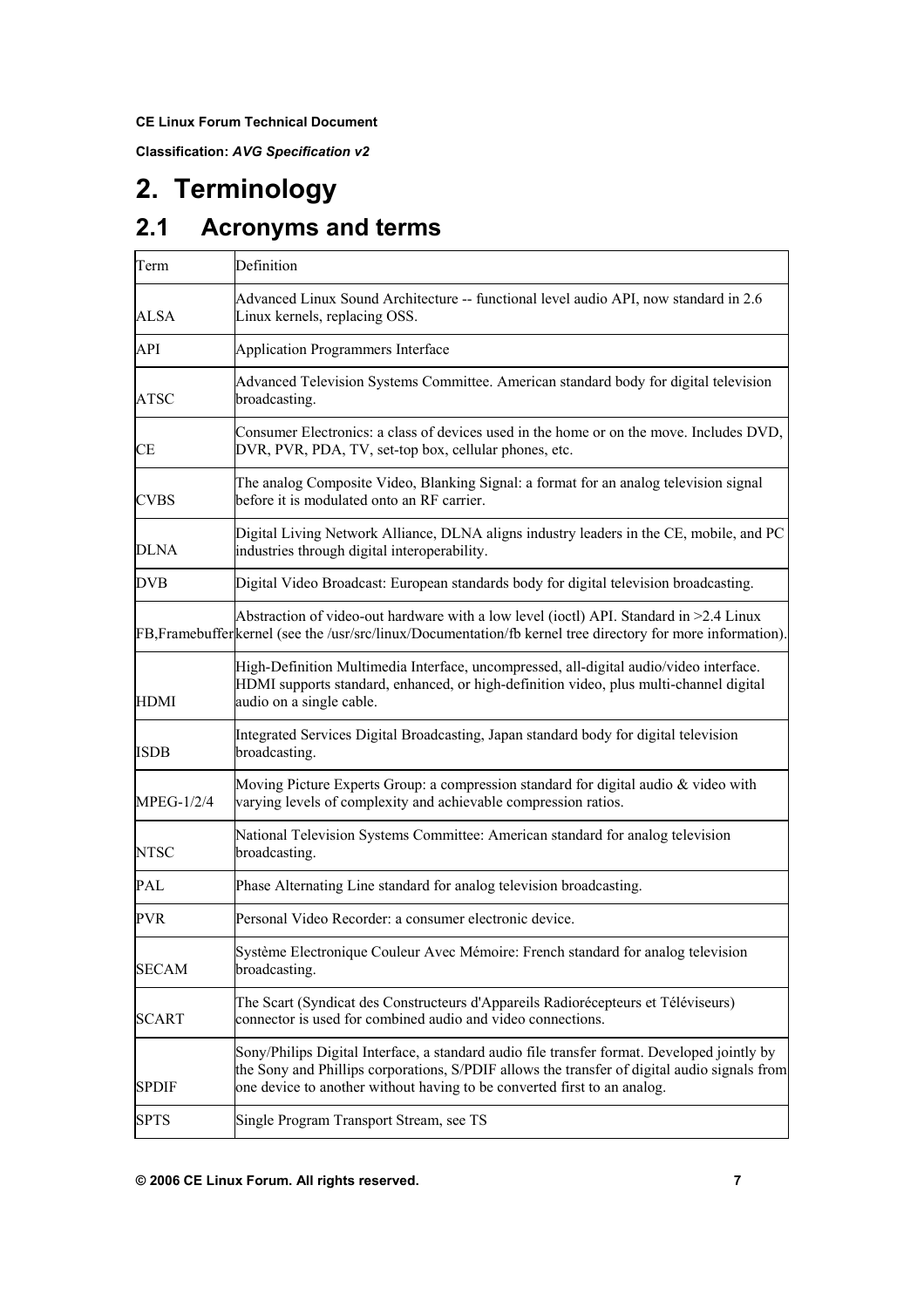#### **Classification:** *AVG Specification v2*

| <b>STC</b> | System Time Clock, reference clock for obtaining synchronization of audio/video streams                                                                                                                                                        |
|------------|------------------------------------------------------------------------------------------------------------------------------------------------------------------------------------------------------------------------------------------------|
| <b>TS</b>  | Transport Stream: one or more digital streams (usually, MPEG-2 files) multiplexed into a<br>single stream. A Transport Stream consists of fixed length packets.                                                                                |
| VBI        | Vertical Blanking Interval. The part of a TV signal that is sent between each video frame.<br>This non-viewable part of the signal is used to transmit data like teletext and closed-<br>caption content                                       |
| V4L        | Video for Linux: low level (ioctl) video input and overlay API, standard in the 2.4 Linux<br>Kernel. Originally designed for control of analog video capture and tuner cards, as well as<br>parallel port and USB video cameras.               |
| V4L2       | Video for Linux, second version, made to be more flexible and extensible. Added<br>specifications for digital tuner control and capture.                                                                                                       |
| Y/C        | Colorspace representation commonly used in digital video broadcasts, and video<br>compression technologies such as MPEG. It uses three orthogonal components, one for<br>luminance $(Y)$ and two for the color-difference signals $(Cr, Cb)$ . |
| YUV        | Colorspace representation commonly used in European TV broadcast. It is similar but not<br>the same as $Y/C$                                                                                                                                   |

# **2.2 Compliance classifiers**

Terminology conventions are adopted here as they are defined in IETF RFC 2119, "Key words for use in RFCs to Indicate Requirement Levels" (by S. Bradner, March 1997). A compliance classifier from the following set may be used:

- [M]ust, Required, Shall: This is the minimum set of requirements. The CELF based products are expected to comply with these requirements when expressed in unconditional form. A conditional requirement expressed in the form, "If X, then Y must be implemented", means that the requirement "Y" must be met when the conditional aspect "X" applies to a given implementation.
- [S]hould, Recommended: Recommended items are optional items that are strongly recommended for inclusion in CELF based products. The difference between "recommended" items and "optional" items, below, is one of priority. When considering features for inclusion in a product, recommended items should be included first.
- [O]ptional, May: Optional items are suggestions for features that will enhance the user experience or are offered as a less preferred choice relative to another recommended feature. If optional features are included, they should comply with the requirement to ensure interoperability with other implementations.
- E[X]pressly Forbidden: This term means that an item must not be incorporated in a CELF based product.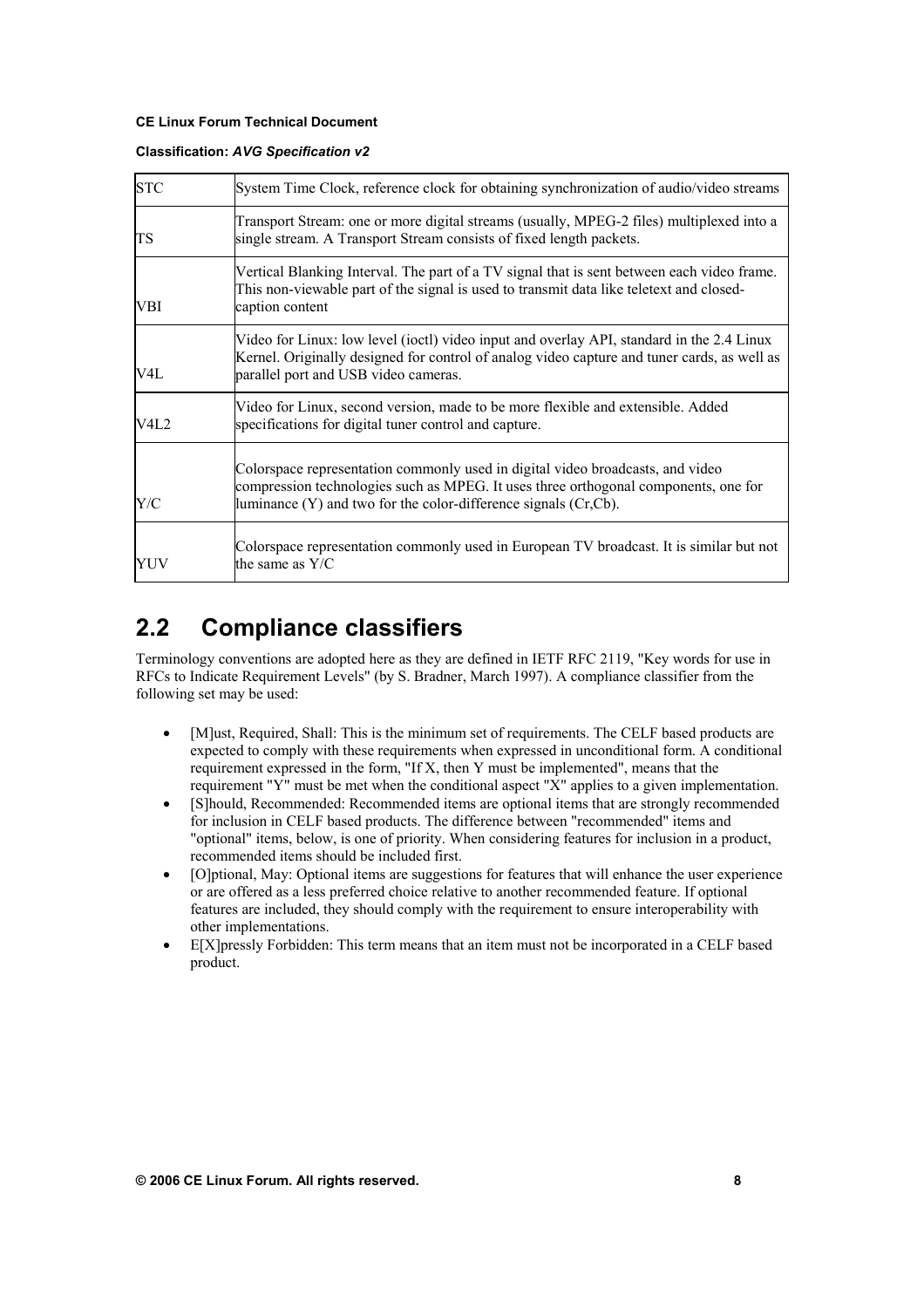**Classification:** *AVG Specification v2*

# **3. Specification**

## **3.1 Audio**

## 3.1.1 Rationale

When considering the processes required for an audio subsystem in the CE context, it becomes interesting to make an inventory of the set of functionalities available in most popular Linux APIs that relate to audio: among others, the audio processing functionality available in ALSA (and OSS) has been evaluated and compared to what UHAPI can provide.

Analysis has turned out (see references) that, in the CE context, ALSA-API as well as ALSA-libs are offering a relatively small subset of the functionality that are provided in the UHAPI framework, (as depicted in Figure 1: Relation of UHAPI and ALSA in the context of a simple Analog Broadcast Decoding use case. ).

To summarize:

- The UHAPI specifications are covering Analog and Digital Broadcast decoding functionality (including the ATSC standard, see Table 3-1), and the widest range of typical audio postprocessing and rendering facilities used in CE devices, see Table 3-1and Table 3-2, respectively;
- The ALSA-API and ALSA-libs offer mostly functionality related to digitizing, synthesizing, writing/reading files, offered are also a couple of basic audio features, such as volume, balance, mixing, and tone control, and a wide range of MIDI interfaces; it is to be noted that the ALSA tools package allows decoding of AC-3 stream.
- Compared to other Linux APIs providing also some audio functionality (a.o LinuxDVB, Video4Linux 2), UHAPI has the widest coverage for all standards and for audio processing algorithms (besides the usual volume, mute, mixing, balance and tone control that one can find in other Linux APIs).

Other important reasons for choosing UHAPI as a solution for the audio related functionality in a system are, a.o:

- The concepts behind UHAPI make it possible to extend the range of applications covered by the UHAPI solution: new components can be defined and implemented to cover applications such as "portable audio", where one could define a generic audio file encoder and a generic file decoder.
- It supports a wide range of product families due to the scalability being designed into the API.
- It is well documented.
- It provides a mature, wide and proven set of interfaces for controlling the audio part of a platform.
- It provides an implementation independent API, this allows one to choose different implementations on different platforms for controlling dedicated solutions for audio in embedded devices.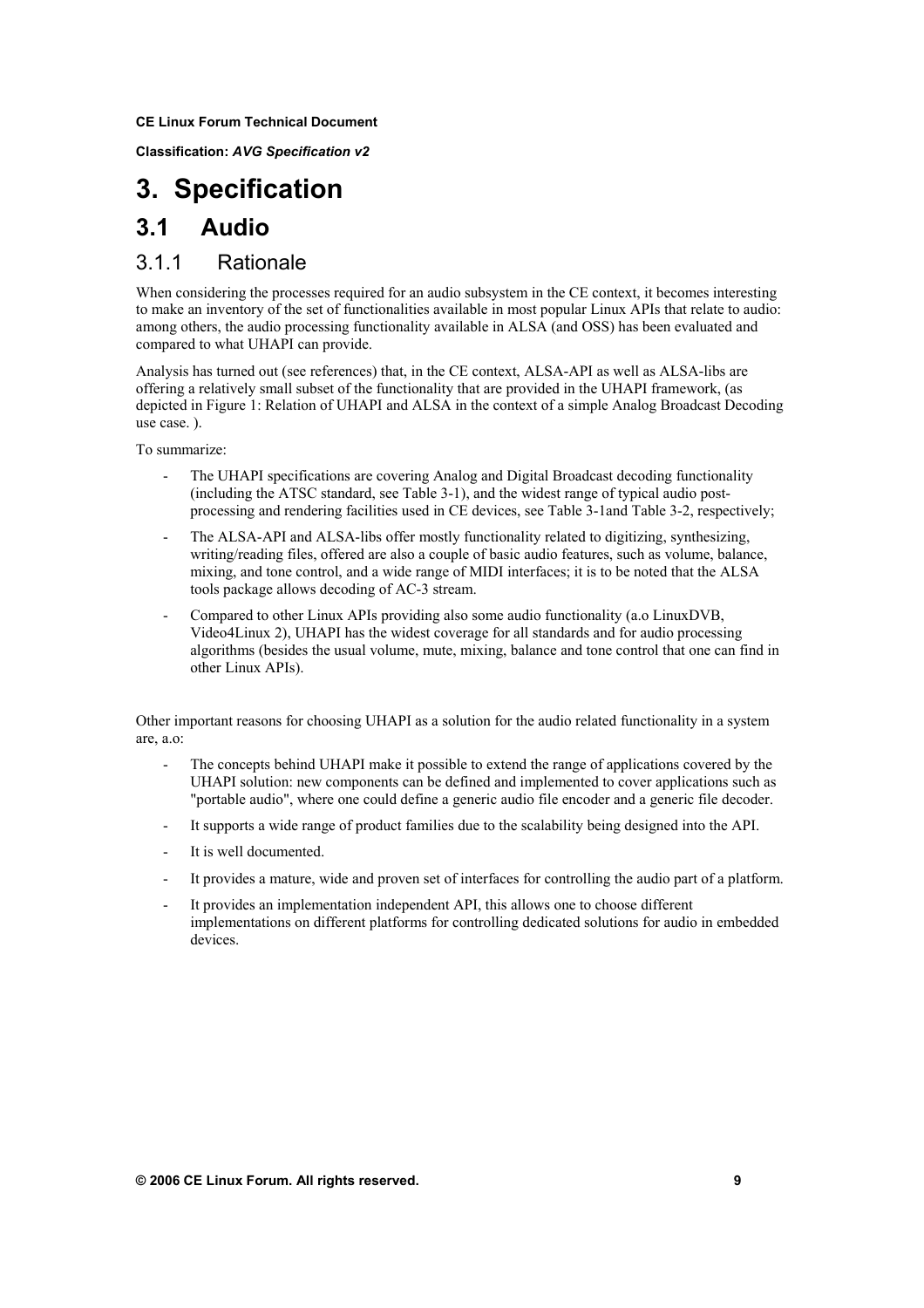#### **Classification:** *AVG Specification v2*



#### **Figure 1: Relation of UHAPI and ALSA in the context of a simple Analog Broadcast Decoding use case.**

## 3.1.2 Specification

[S] For controlling broadcast audio decoding functions, the audio interfaces specified by the UHAPI Forum should be used. This includes the interface specifications as listed in Table 3-1. See Table 3-3 in the notes section for a description of the individual specifications.

Note that only those specifications that are relevant for the product are being used and implemented in that product. So for example, if a compliant product has no SPDIF inputs, then the uhISpdifIn specification is not used.

| Analog Audio Decoding | SPDIF-in  |
|-----------------------|-----------|
| ATSC Decoder          | SPDIF-out |
| <b>SPDIF</b> Decoding |           |

#### **Table 3-1: Broadcast audio decoding specifications.**

[S] For controlling audio processing and rendering functions, the audio interfaces specified by the UHAPI Forum should be used. This includes the interface specifications as listed in Table 3-2. See Table 3-4 in the notes section for a description of the individual specifications.

| Audio Automatic Volume Levelling | Audio Program Selection |
|----------------------------------|-------------------------|
|----------------------------------|-------------------------|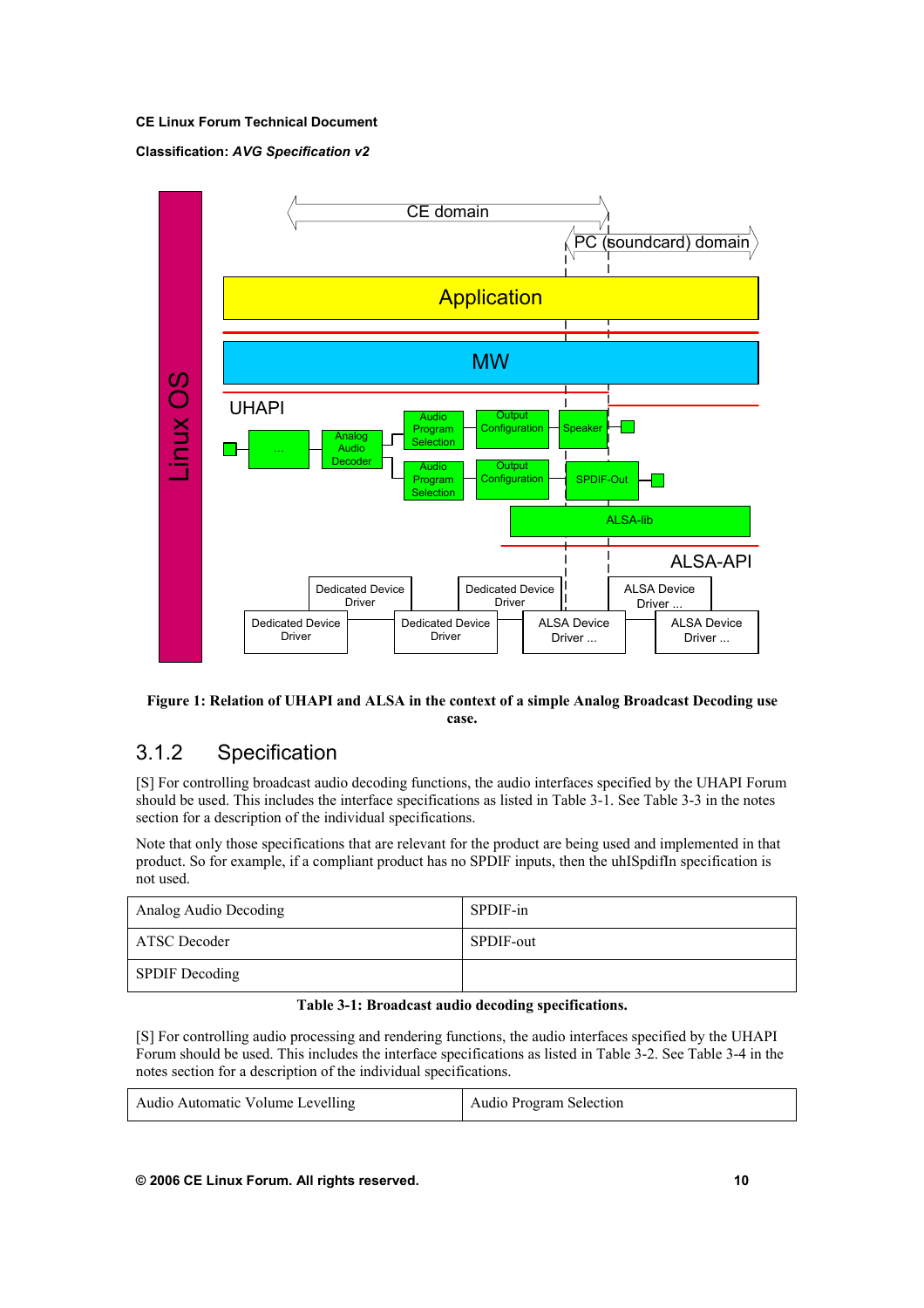#### **Classification:** *AVG Specification v2*

| Audio Bass Enhancement      | Audio Volume Control        |
|-----------------------------|-----------------------------|
| Audio Dynamic Range Control | Equalizing                  |
| Audio Mixing                | <b>Output Configuration</b> |
| Audio Noise Generation      | Speaker Set/Headphones      |

#### **Table 3-2: Audio processing and rendering specifications.**

[S] For controlling PC (sound cards) domain functionality (synthesizing, MIDI interfaces), the ALSA functional level interfaces should be used.

[O] For other domains, requirements and solutions have not been analysed in depth for this version of the CELF specification. Existing ALSA and UHAPI interfaces may be used.

[O] Implementations of the UHAPI audio interfaces for non-PC domain functionality may internally use ALSA or OSS or other – dedicated - implementations..

## 3.1.3 Notes

In this section, the individual specifications with their name and a brief description of the addressed functionality in the specification are listed.

| <b>Specification</b> | <b>Name</b>           | <b>Description</b>                                                                                                                                                                                                                                                       |
|----------------------|-----------------------|--------------------------------------------------------------------------------------------------------------------------------------------------------------------------------------------------------------------------------------------------------------------------|
| uhIAnaAdec           | Analog Audio Decoding | Decodes an encoded analog audio input stream, and<br>outputs the decoded programs. Determines the sound<br>standard of the incoming stream from a set of allowed<br>sound standards and provides notifications of various<br>changes that occur in the input stream.     |
| uhIAtscDec           | <b>ATSC</b> Decoder   | This component is responsible for demultiplexing and<br>decoding an ATSC compliant Transport Stream (TS)<br>into its constituent components.                                                                                                                             |
| uhISpdifDec          | <b>SPDIF</b> Decoding | Decodes an originally SPDIF-formatted encoded audio<br>input stream, and outputs a decoded audio stream.<br>Determines the compression standard of the encoded<br>audio incoming stream and provides notifications of<br>various changes that occur in the input stream. |
| uhISpdifIn           | SPDIF-in              | Parses the data from a digital input signal that complies<br>to the SPDIF format. The parsed meta data is available<br>to the client. Both meta data and the audio data (linear<br>PCM or encoded audio) are available at the output.                                    |
| uhISpdifOut          | SPDIF-out             | Transforms various formats of a digital audio stream to a<br>SPDIF IEC compliant stream.                                                                                                                                                                                 |

#### **Table 3-3: Description of the broadcast audio decoding specifications.**

In Figure 2 an example graph is shown based on the interface specifications listed for decoding a digital and an analog input signal.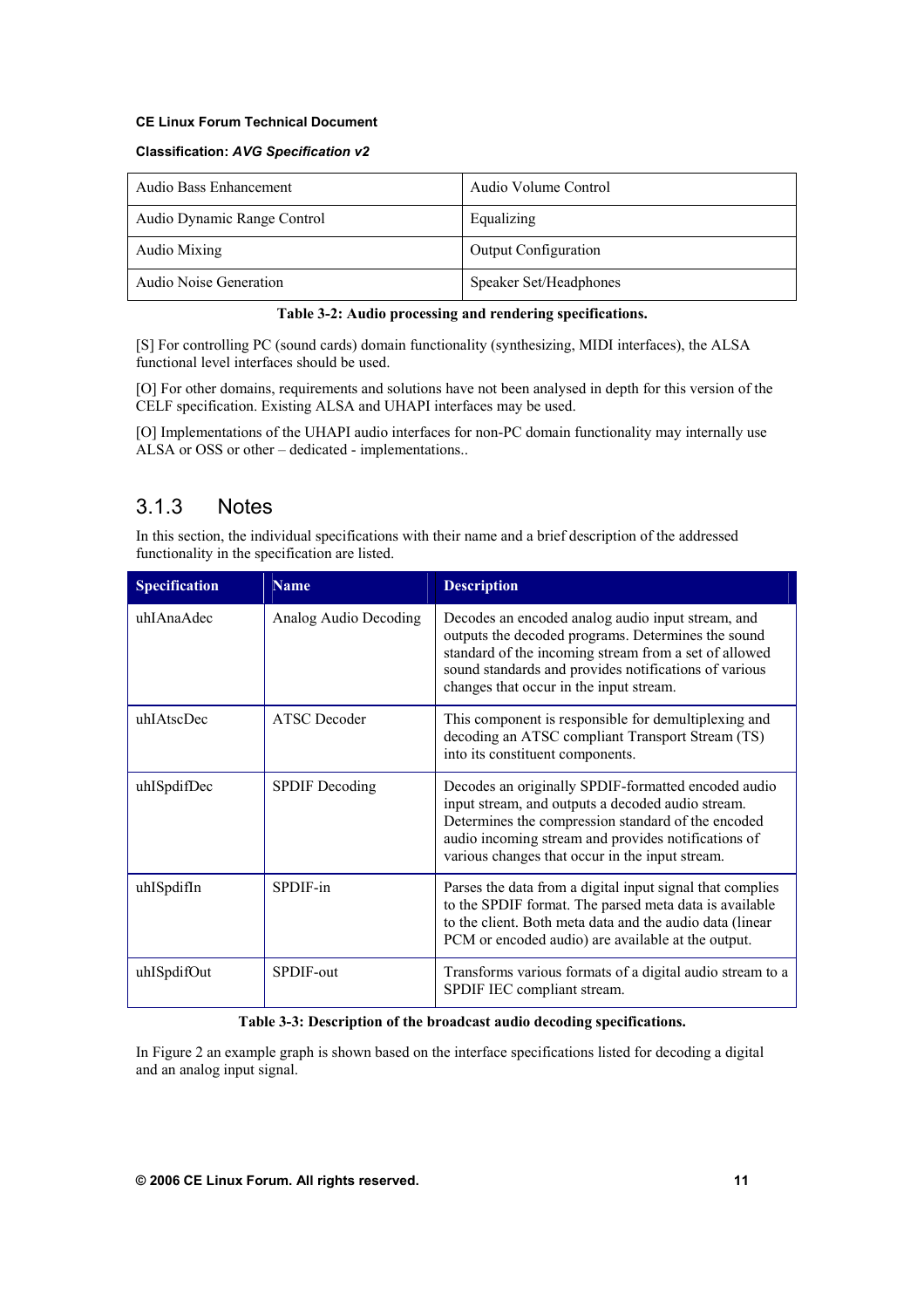### **Classification:** *AVG Specification v2*



**Figure 2: Simplified example Audio decoding graph.** 

| <b>Specification</b> | <b>Name</b>                         | <b>Description</b>                                                                                                                                                                                                                                           |
|----------------------|-------------------------------------|--------------------------------------------------------------------------------------------------------------------------------------------------------------------------------------------------------------------------------------------------------------|
| uhIAavl              | Audio Automatic<br>Volume Levelling | Compensates for the variation in the volume level, that<br>are e.g. caused by a change in the audio content<br>(advertisements) or a change in the source of the<br>incoming audio signal, resulting in less annoyance for<br>the end-user.                  |
| uhIAbassEnh          | <b>Audio Bass</b><br>Enhancement    | Provides control on a set of signal processing algorithms<br>that improve listening experience for low-frequency<br>(bass) sounds. An appropriate choice of the algorithm<br>depends on the kind of bass rendering capabilities the<br>system speakers have. |
| uhIAdrc              | Audio Dynamic Range<br>Control      | Reduces the dynamic range of the audio incoming signal<br>to get low-level and high-level signals closer together in<br>level, the incoming signal can thus be adapted to the<br>reproduction apparatus and/or the listening conditions.                     |
| uhIAmix              | <b>Audio Mixing</b>                 | Mixes a number of incoming (uncompressed, baseband)<br>audio streams into a single ouput audio stream;<br>individual control is provided to mute, unmute, and<br>control the gain of each of the incoming streams.                                           |
| uhIAnoiseGen         | Audio Noise Generation              | Provides control on the injection of noise into audio<br>channels to be fed to a set of speakers (noise injected a<br>channel at a time), enabling the calibration of the inter-<br>channel relative reproduction levels at the listening<br>position.       |
| uhIAprogSel          | Audio Program Selection             | Selects one (or more) audio program (e.g. a language)<br>from an audio incoming stream with multiple programs.                                                                                                                                               |
| uhIAvolCtrl          | Audio Volume Control                | Provides control on the sound level of the audio signal<br>outputted by the audio playback system (master                                                                                                                                                    |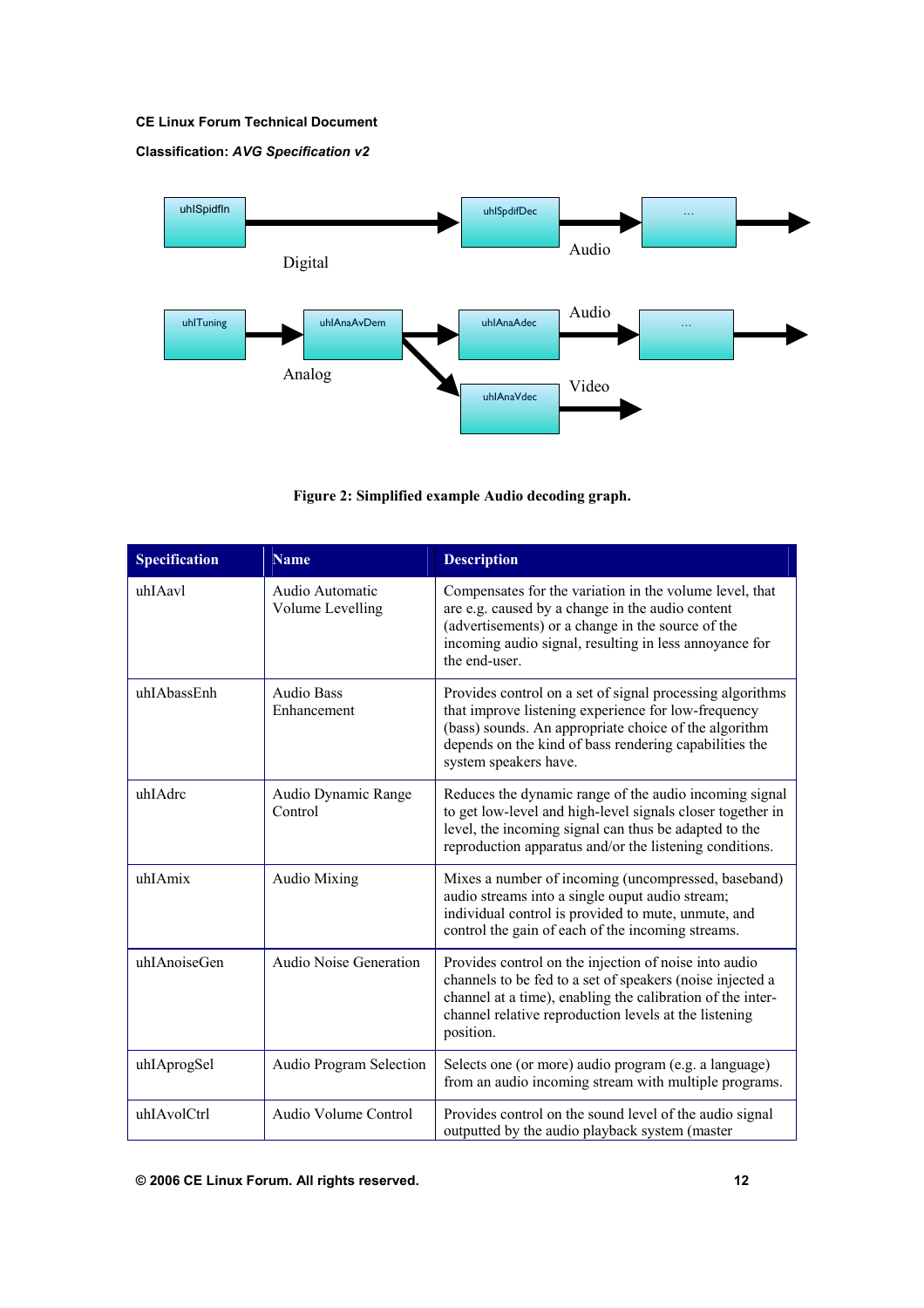### **Classification:** *AVG Specification v2*

|              |                        | volume); also provides control on muting of the audio<br>signal, and on Loudness processing.                                                                                                                                                                                                                                               |
|--------------|------------------------|--------------------------------------------------------------------------------------------------------------------------------------------------------------------------------------------------------------------------------------------------------------------------------------------------------------------------------------------|
| uhIEqualizer | Equalizing             | Provides control to adjust the signal level of the audio<br>incoming signal in various frequency bands.                                                                                                                                                                                                                                    |
| uhIOutConf   | Output Configuration   | Provides control to a set of algorithms to get an audio<br>stream with a specific output configuration from an<br>audio incoming stream: selection among a set of<br>possible algorithms covering surround processing,<br>virtualizing, downmixing and upmixing processes and<br>selection of the number of channels in the output stream. |
| UhISpkr      | Speaker Set/Headphones | Activates the speakers to be used in the system and<br>provides control to bass-redirection, trim control and<br>delay functionalities.                                                                                                                                                                                                    |

#### **Table 3-4: Description of the audio Processing & Rendering.**

In Figure 3 an example graph is shown based on the interface specifications listed in Table 3-4.



**Figure 3 Example Audio processing & Rendering graph.** 

# 3.1.4 References

This section lists references to other standards or to implementations.

| Comparison of Linux Audio interfaces                                           | http://tree.celinuxforum.org/CelfPubWiki/AvgAudioAPIs                                       |
|--------------------------------------------------------------------------------|---------------------------------------------------------------------------------------------|
| The official site of the UHAPI specifications:                                 | www.uhapi.org                                                                               |
| UHAPI specification version 1.1 version,<br>donated by the UHAPI Forum to CELF | http://tree.celinuxforum.org/pubwiki/moin.cgi/UHAPI                                         |
| Open Source implementation of UHAPI:                                           | http://sourceforge.net/projects/uhapi4linux/                                                |
| ALSA specification:                                                            | http://www.alsa-project.org or directly<br>http://alsa.opensrc.org/                         |
| LinuxDVB specification:                                                        | www.linuxty.org or directly<br>http://www.linuxtv.org/downloads/linux-dvb-api-<br>1.0.0.pdf |
| Video4Linux 2 specification:                                                   | http://v4l2spec.bytesex.org/spec/                                                           |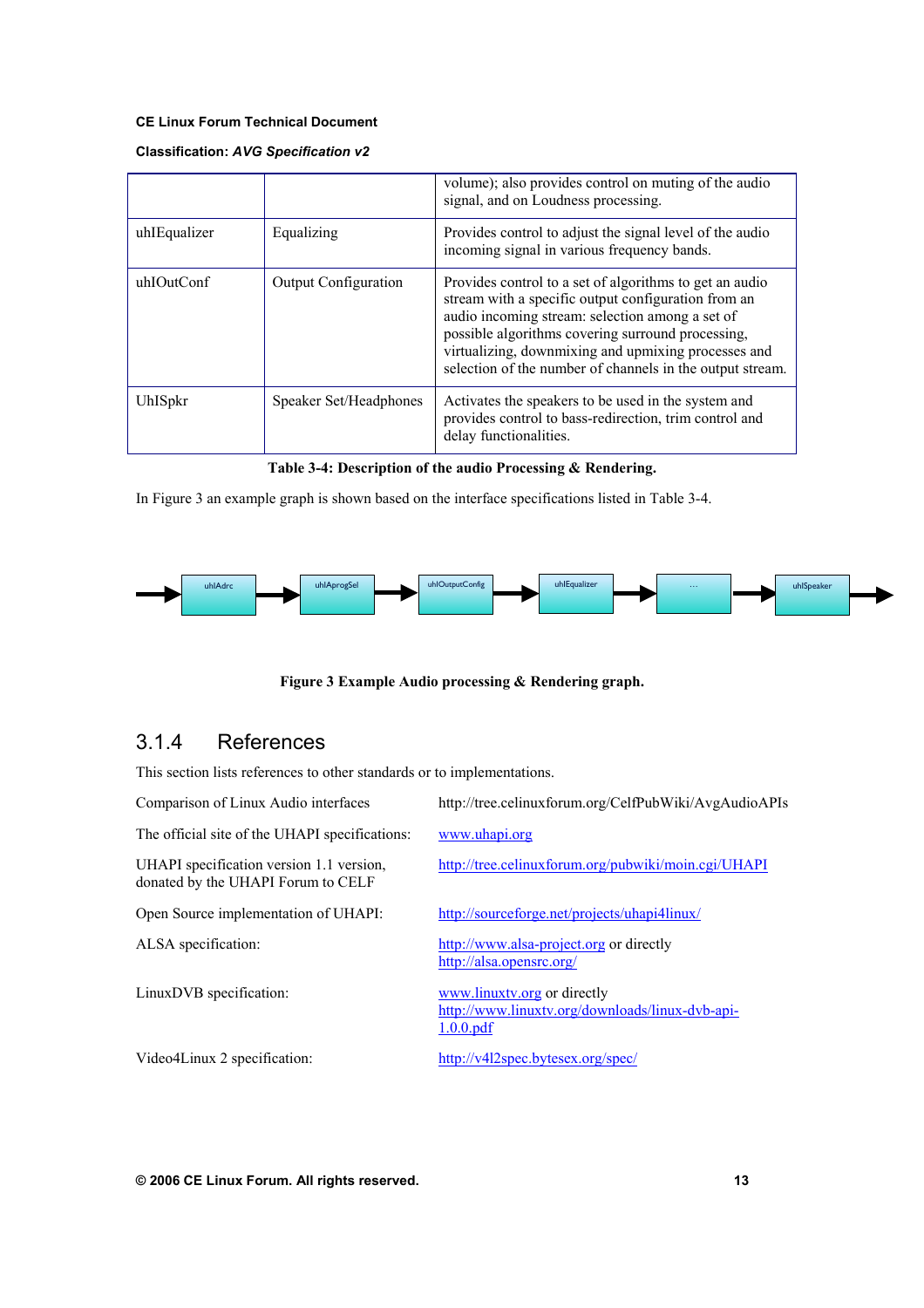**Classification:** *AVG Specification v2*

# **3.2 Video**

## 3.2.1 Rationale

### **3.2.1.1 Analog and Digital Broadcast**

The required control interfaces for the analog and digital broadcast video is to a large extent defined by the broadcast standards (NTSC, PAL, SECAM, ATSC, DVB, ISDB). Compared to other Linux APIs, UHAPI has the widest and most uniform coverage for all standards. Currently ISDB is not yet supported (by any known API). Support for ISDB can be added by just adding one decoder component (e.g. uhIIsdbDec).

Other important reasons for choosing UHAPI as a solution are:

- It supports a wide range of product families due to the scalability being designed into the API.
- It is well documented.
- It provides a mature, wide and proven set of interfaces for controlling the video part of a platform.
- It provides an implementation independent API, this allows one to choose different implementations on different platforms for controlling dedicated solutions for video in embedded devices.
- UHAPI matches well with existing implementation in the Linux domain like e.g. LinuxDVB. LinuxDVB could for example be used as an implementation as demonstrated by the open source project: UHAPI4Linux.

### **3.2.1.2 PVR**

Many solutions exist for basic, low-level timeshift / recording solutions. UHAPI provides a consistent solution to support timeshift / recording functionality and the required controls to be DLNA compatible. This and the fact that the UHAPI solution for PVR is consistent with the broadcast solution is the reason to choose for UHAPI in the PVR domain.

### **3.2.1.3 Networked Media**

At this point in time the Networked Media domain is not yet supported by this CELF AVG specification. There are no good existing solutions known yet. This is to be added in a future extension of the CELF AVG specification.

Within the UHAPI forum a new WG is started that is specifically addressing Networked Media also known as the Digital Media Adapter domain. This should be considered as part of the future extension of the CELF AVG specification.

## **3.2.1.4 Mixing Video & Graphics and controlling multiple planes**

DirectFB and UHAPI provide complementary functionality, but have some overlap. The main focus of DirectFB is Graphics, and the main focus of UHAPI is Audio and Video control. Both use very similar interface technology (Vtable based interfaces, and explicit functional interfaces (not ioctl based). The abstraction level of DirectFB and UHAPI is also very similar. Both provide primitive interfaces to abstract the acceleration HW (different HW platforms), and focus on providing the middleware with a cross platform control interface.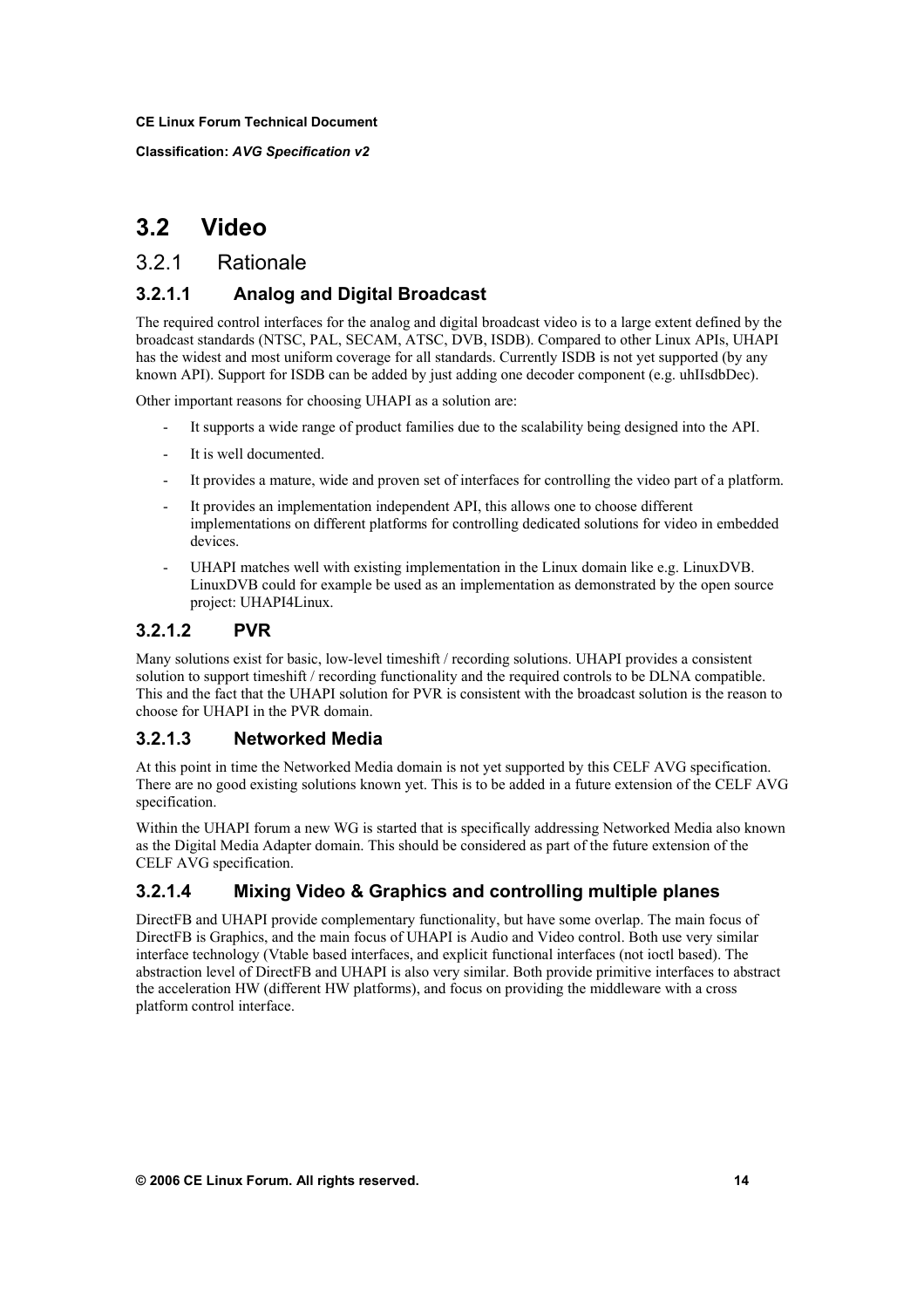#### **Classification:** *AVG Specification v2*



#### **Figure 4 DirectFB in relation with the uhIVmix interface specification**

Both DirectFB and UHAPI provide mechanism to compose different layers (video and gfx) into one output (e.g. by means of blending). This is exactly the area where DirectFB and UHAPI meet. The picture below illustrates the combination of UHAPI and DirectFB. Given the richer functionality of UHAPI it has been chosen to use UHAPI for the control of video planes and optional graphics planes for video related functionality like subtitles. A number of planes can be assigned to DirectFB for used for all kinds of graphics purposes.

An alternative solution for mixing video and graphics is to define multiple framebuffer devices (/dev/fb0, dev/fb1, …) in combination with some specific ioctl's for controlling the layering and composition. The preference for functional style interfaces instead of ioctls and additional support for e.g. non-linear scaling etc, has lead to the choice for the UHAPI/DirectFB solution.

## 3.2.2 Specification

[S] For controlling broadcast video decoding functions, the video decoding interfaces specified by the UHAPI Forum should be used. This includes the following interface specifications as listed in Table 5. See Table 8 in the notes section for a description of the individual specifications.

Note that only those specifications that are relevant for the product are being used and implemented in that product. So for example, if a compliant product has ATSC decoding functionality in it, then this ATSC decoding functionality is to be controlled by the middleware via the ATSC Decoder specification. In case of an analog TV product, the ATSC Decoder specification is of course not relevant and is not used. In this case the Analog Video Decoding specification is of course used.

| Analog Audio & Video Demodulation | RF Amplification |
|-----------------------------------|------------------|
|                                   |                  |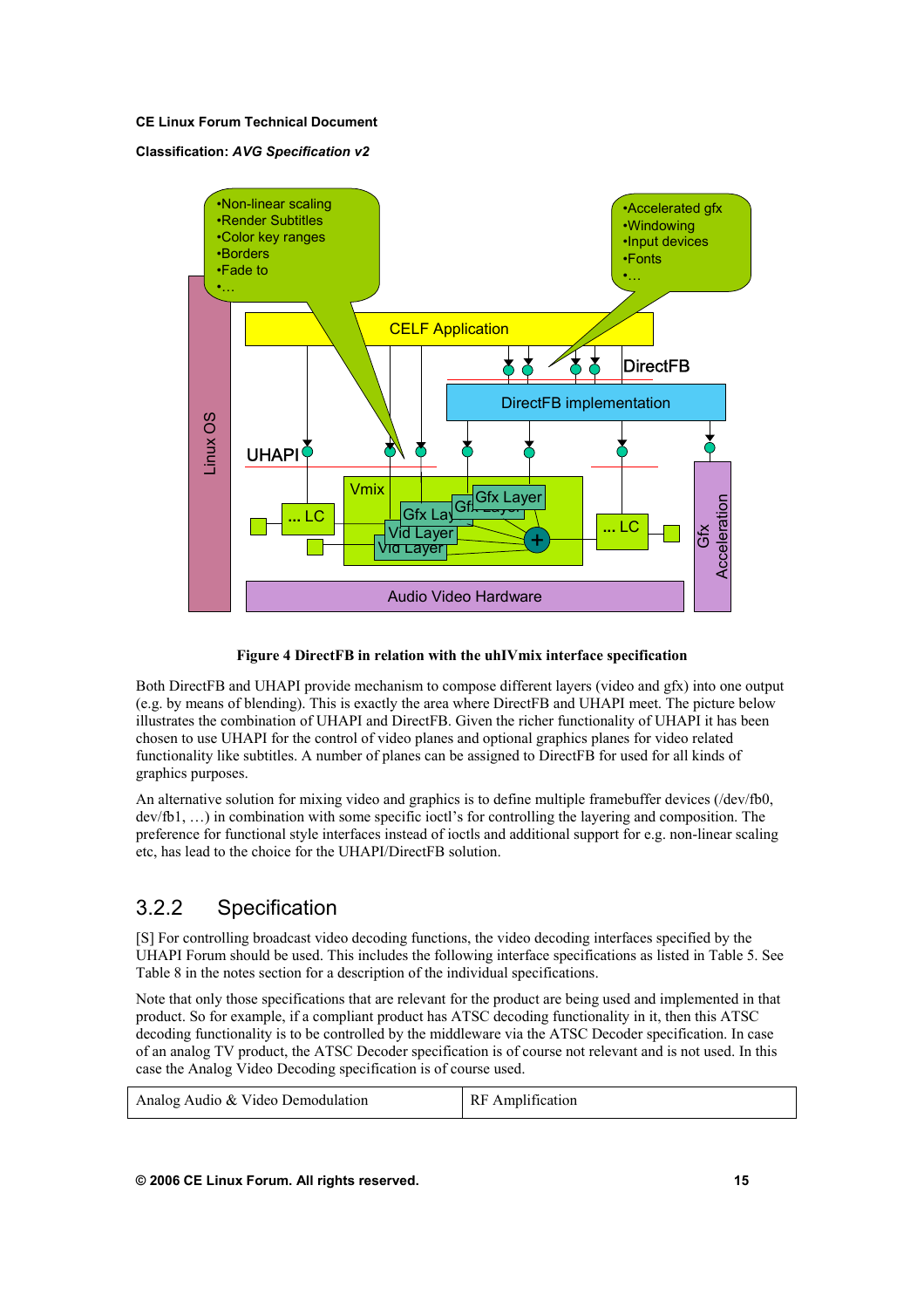#### **Classification:** *AVG Specification v2*

| Analog Video Decoding             | Signal Strength                        |
|-----------------------------------|----------------------------------------|
| <b>ATSC</b> Decoder               | <b>STC</b> Decoder                     |
| Analog AV Input                   | <b>Transport Stream Demultiplexing</b> |
| Analog AV Output                  | <b>Transport Stream Multiplexing</b>   |
| Channel Decoding                  | Tuning                                 |
| HdmiIn                            | <b>URL</b> Source                      |
| Image Decoding 2                  | <b>VBI</b> Slicing                     |
| Out Of Band Tuning & Demodulation |                                        |

#### **Table 5 Broadcast decoding specifications.**

[S] For controlling video processing and rendering functions, the video interfaces specified by the UHAPI Forum should be used. This includes the following interface specifications as specified in Table 6. See Table 9 in the notes section for a description of the individual specifications.

| Ambient Level               | Histogram Modification |
|-----------------------------|------------------------|
| Analog Video Encoder        | Noise Measurement      |
| Analog Video Encryption     | Scan Rate Conversion 2 |
| Anti Aging                  | Sharpness Enhancement  |
| <b>Black Bar Detection</b>  | Sharpness Measurement  |
| Video Color Enhancement     | Basic Video Featuring  |
| Color Transient Improvement | Video Mixing           |
| Dynamic Noise Reduction     |                        |

#### **Table 6 Video Processing & Rendering.**

[S] For controlling PVR video functions, the PVR interfaces specified by the UHAPI Forum should be used. This includes the following interface specifications as specified in Table 7. See Table 10 in the notes section for a description of the individual specifications.

| Data Injecting  | <b>SPTS</b> Transmuxing |
|-----------------|-------------------------|
| Data Extracting |                         |

#### **Table 7 Personal Video Recording related.**

Note that the interface specifications mentioned in Table 7 are added to support PVR functionality. However, for a complete product typical broadcast interface specifications as mentioned in Table 5 and Table 6 are also used.

[O] For other domains requirements and solutions have not been analysed in depth for this version of the CELF specification. Existing UHAPI interfaces may be used.

[O] Implementations of the UHAPI interfaces may internally use existing V4L(2) or Linux DVB implementations.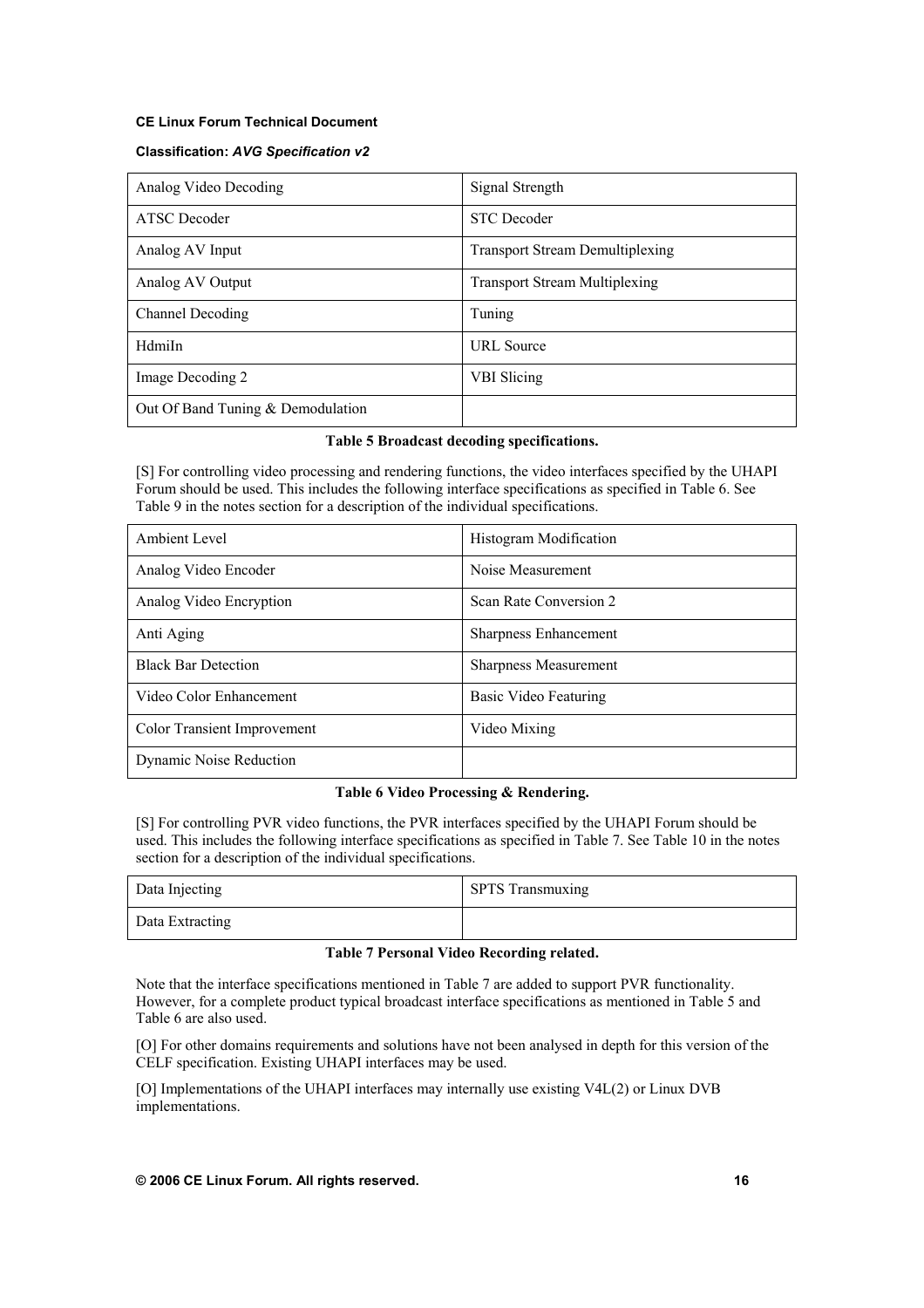### **Classification:** *AVG Specification v2*

## 3.2.3 Notes

In this section the individual specifications with their name and a brief description of the addressed functionality in the specification are listed. Some examples are given to indicate the context of the different specifications. For the actual individual specifications, please refer to the specifications on the UHAPI web site where they can be downloaded (www.uhapi.org).

| <b>Specification</b>                                | <b>Name</b>         | <b>Description</b>                                                                                                                                                                                                                                  |  |
|-----------------------------------------------------|---------------------|-----------------------------------------------------------------------------------------------------------------------------------------------------------------------------------------------------------------------------------------------------|--|
| UhIAnaAvDem<br>Analog Audio & Video<br>Demodulation |                     | Demodulate the signal, and output the resulting<br>Y/CVBS video and encoded audio signal. Determines<br>the TV system of the incoming signal so the sound<br>carrier can be located.                                                                |  |
| UhIAnaVdec<br>Analog Video Decoding                 |                     | Decode a composite video stream (e.g. CVBS, Y/C) into<br>a component decoded signal (e.g. YUV) or to decode a<br>component video stream into another type of component<br>video stream. It also notifies properties of the decoded<br>video signal. |  |
| UhIAtscDec                                          | <b>ATSC</b> Decoder | This component is responsible for demultiplexing and<br>decoding an ATSC compliant Transport Stream (TS)<br>into its constituent components.                                                                                                        |  |
| UhIAvIn<br>Analog AV Input                          |                     | Detect base band signal properties associated with an<br>AV input cluster (e.g. a SCART) and notifies changes of<br>these properties.                                                                                                               |  |
| UhIAvOut<br>Analog AV Output                        |                     | Mute audio and video outputs and signal base band<br>signal properties associated with an AV input cluster<br>(e.g. a SCART).                                                                                                                       |  |
| <b>UhIChanDec</b><br>Channel Decoding               |                     | Control digital demodulation for DVB cable (DvbC),<br>terrestrial (DvbT), and satellite (DvbS) reception.                                                                                                                                           |  |
| UhIHdmiIn<br>HdmiIn                                 |                     | Extracts info frames from a HDMI stream and passes<br>them on to the client.                                                                                                                                                                        |  |
| uhIImageDec2<br>Image Decoding 2                    |                     | Decode full images to a requested format, get<br>thumbnails in a requested format, and extract raw meta-<br>data.                                                                                                                                   |  |
| UhIOob<br>Out Of Band Tuning $&$<br>Demodulation    |                     | Receive an external out of band signal, tune to the<br>correct frequency and demodulate that signal. This is<br>typically used by clients that adhere to the OpenCable<br>POD host control interface standard.                                      |  |
| UhIRfAmp<br>RF Amplification                        |                     | Control the amplification of an incoming RF signal in<br>order to optimize the signal processing by a tuner.<br>Typically needed in regions where transmissions are<br>weak, over modulated, or heavily distorted.                                  |  |
| UhISigStrength<br>Signal Strength                   |                     | represents functionality to measure the strength of an<br>incoming IF signal.                                                                                                                                                                       |  |
| <b>STC</b> Decoder<br>UhIStcDec                     |                     | Provide a constant time base for synchronized<br>presentation of components (audio, video, subtitles, etc.)                                                                                                                                         |  |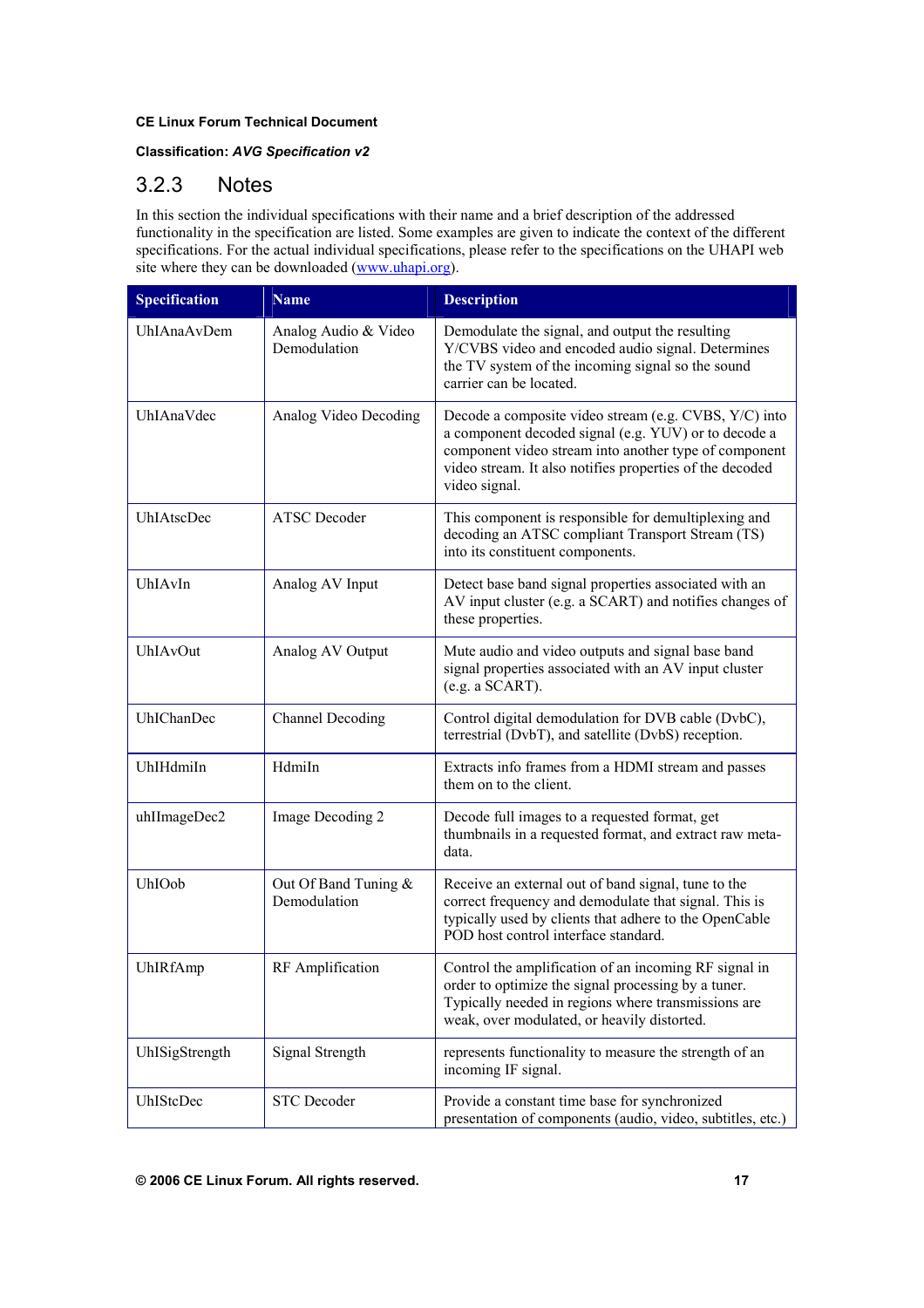### **Classification:** *AVG Specification v2*

|                  |                                           | of a digital MPEG stream.                                                                                                                                                                                                                                                                           |
|------------------|-------------------------------------------|-----------------------------------------------------------------------------------------------------------------------------------------------------------------------------------------------------------------------------------------------------------------------------------------------------|
|                  |                                           | The STCD synthesizes the STC from time stamps that<br>have been extracted from an MPEG stream (in push<br>mode), or it bases the STC on an autonomously running<br>clock that is linked to, but not driven by, the PTS values<br>in the decoded video or audio elementary stream (in pull<br>mode). |
| <b>UhITsDmx</b>  | <b>Transport Stream</b><br>Demultiplexing | TS Demux represents functionality to filter specific<br>content (e.g. PES packets, sections) from a transport<br>stream (TS).                                                                                                                                                                       |
| <b>UhITsMux</b>  | <b>Transport Stream</b><br>Multiplexing   | Control the rate and number of insertions per section<br>into this transport stream and output this multiplexed<br>transport stream.                                                                                                                                                                |
| UhlTuning        | Tuning                                    | Tune to a specific frequency (for e.g., an antenna, cable<br>or satellite dish). It can perform many operations like<br>tuning, fine-tuning and optionally Automatic Frequency<br>Control (AFC) and searching on the input signal.                                                                  |
| <b>UhIUrlSrc</b> | <b>URL</b> Source                         | A URL Source is a streaming source that streams data<br>identified by a URL into the platform (based on<br>protocols like e.g. http, ftp, rtsp, file etc.).                                                                                                                                         |
| uhIVbiSlice      | VBI Slicing                               | Extract Vertical Blanking Interval data from an analog<br>video stream.                                                                                                                                                                                                                             |

### **Table 8 Description of the broadcast decoding specifications.**

In Figure 5 an example graph is shown based on the interface specification listed for decoding a digital and an analog input signal.



**Figure 5 Simplified example graph.** 

| Specification   | <b>Name</b>   | <b>Description</b>                                                                                                                     |
|-----------------|---------------|----------------------------------------------------------------------------------------------------------------------------------------|
| uhIAmbientLevel | Ambient Level | Set the measured ambient light. This can then be used by<br>the platform to optimise the video processing algorithms<br>based on this. |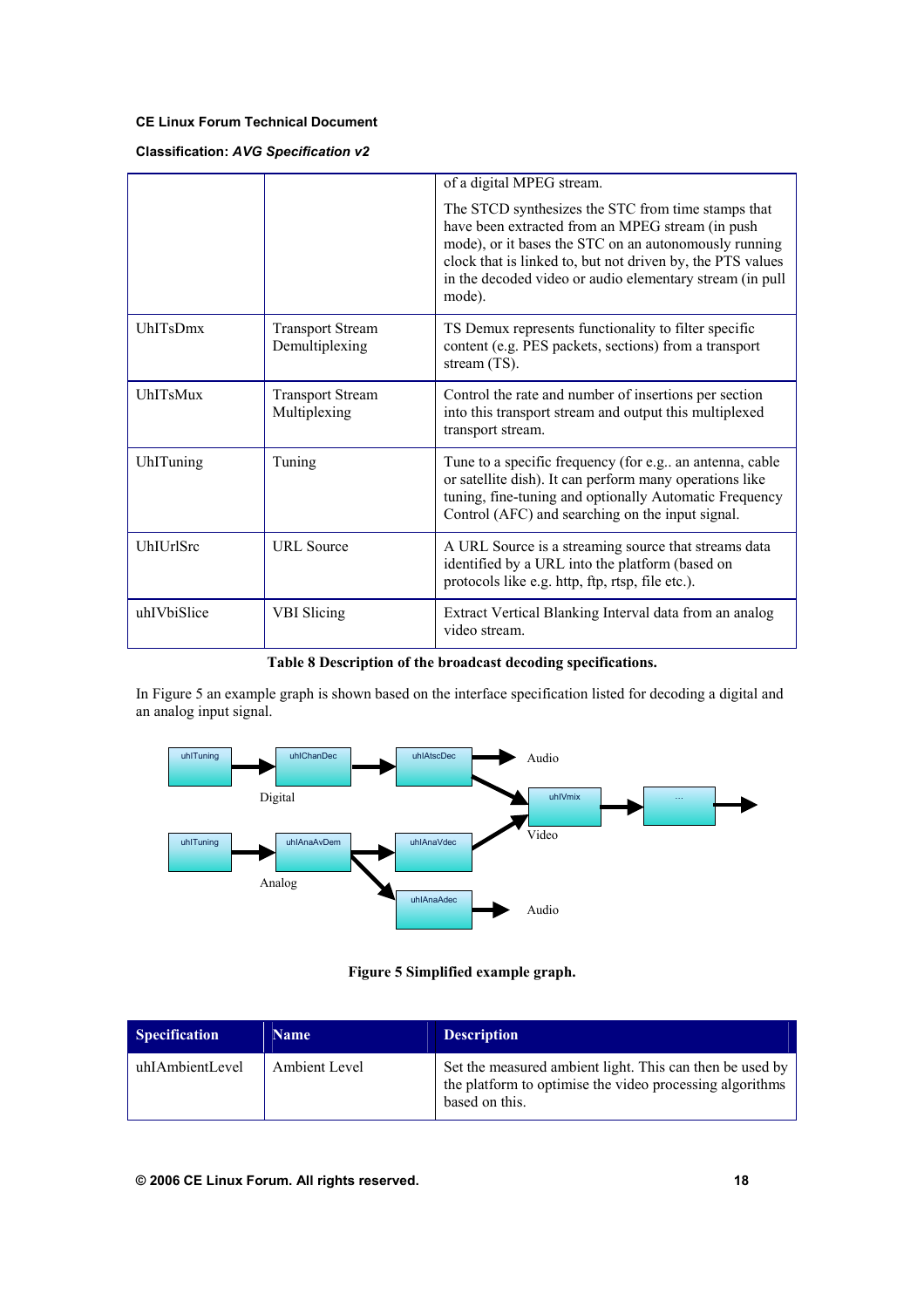### **Classification:** *AVG Specification v2*

| UhIAnaVenc                                      | Analog Video Encoder | The Analog Video Encoder gives control over the<br>encoding of a digital video stream into an analog video<br>signal.                                                                            |  |
|-------------------------------------------------|----------------------|--------------------------------------------------------------------------------------------------------------------------------------------------------------------------------------------------|--|
| uhIAnaVencrypt<br>Analog Video<br>Encryption    |                      | The Analog Video Encryptor gives control over an anti-<br>taping feature.                                                                                                                        |  |
| Anti Aging<br>uhIAntiAging                      |                      | Control the algorithm used to prevent aging in case of<br>static images being displayed (e.g. logo's).                                                                                           |  |
| <b>Black Bar Detection</b><br><b>UhIBbarDet</b> |                      | Detection of the position of the black bars in the video<br>signal. These are often present if the transmission uses a<br>different aspect ratio then the original recording.                    |  |
| Video Color<br>UhIColEnh<br>Enhancement         |                      | Enhance the colors of the incoming video signal. Color<br>enhancement deals with the color features Skin Tone<br>Correction, Blue Stretch, and Green Enhancement.                                |  |
| UhICti<br><b>Color Transient</b><br>Improvement |                      | Allows control over the color transient improvement<br>functionality (to increase the perceived color sharpness).                                                                                |  |
| Dynamic Noise<br>UhIDnr<br>Reduction            |                      | To control the reduction of the noise in a video stream.                                                                                                                                         |  |
| uhIHistoMod<br>Histogram Modification           |                      | Histogram Modification can be used to improve the<br>local contrast in a picture of which the distribution of<br>grey levels is sub-optimal.                                                     |  |
| uhINoiseMeas                                    | Noise Measurement    | The Noise Measurement offers an abstract view on the<br>amount of noise in a video signal.                                                                                                       |  |
| uhIScanRateConv2<br>Scan Rate Conversion 2      |                      | Scan Rate Conversion provides the control on different<br>algorithms to change the scan rate and or scan type of a<br>signal (progressive, interlaced).                                          |  |
| uhISharpEnh<br><b>Sharpness Enhancement</b>     |                      | Sharpness Enhancement deals with enhancing the<br>sharpness of the luminance (Y) component of a YUV<br>signal.                                                                                   |  |
| uhISharpMeas<br><b>Sharpness Measurement</b>    |                      | The Sharpness Measurement logical component has a<br>YUV signal as input. It measures the sharpness of the Y<br>signal (luma sharpness) and the sharpness of the UV<br>signal (color sharpness). |  |
| UhIVfeat<br><b>Basic Video Featuring</b>        |                      | Basic Video Featuring represents functionality to control<br>the brightness, contrast, saturation, hue, and white point<br>of a video signal.                                                    |  |
| <b>UhIVmix</b><br>Video Mixing                  |                      | Video Mixer represents functionality to compose a<br>single video stream from multiple inputs, each of which<br>can either be video or graphics.                                                 |  |

### **Table 9 Description of the video Processing & Rendering.**

In Figure 6 an example graph is shown based on the interface specifications listed in Table 9.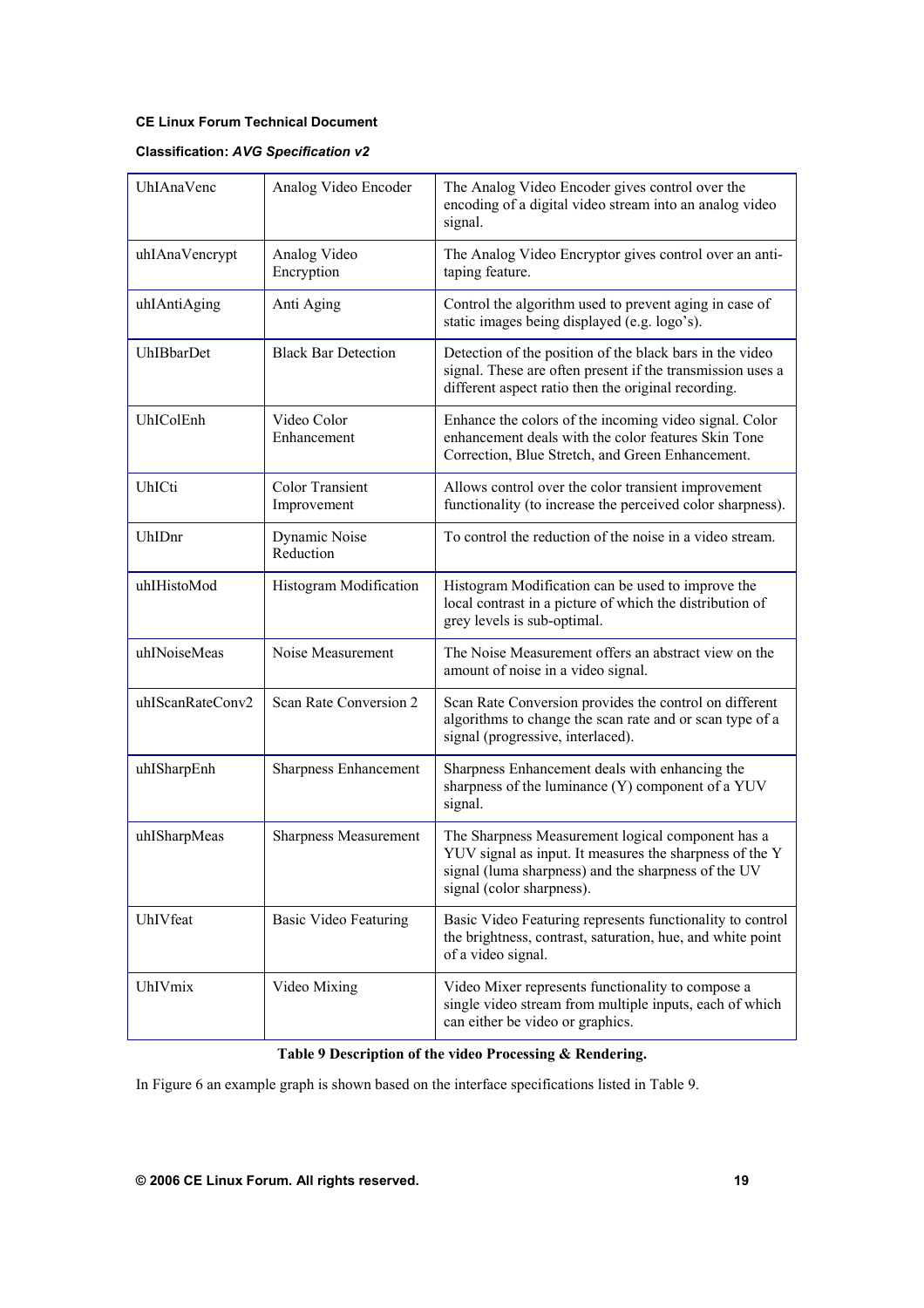**Classification:** *AVG Specification v2*



**Figure 6 Possible Video processing & Rendering graph.**

| <b>Specification</b> | <b>Name</b>             | <b>Description</b>                                                                                                                                                                             |
|----------------------|-------------------------|------------------------------------------------------------------------------------------------------------------------------------------------------------------------------------------------|
| uhIDataInject        | Data Injecting          | The Data Injecting component allows the injection of<br>streaming data into the platform. This can be used for a<br>PVR application.                                                           |
| uhIDataExtract       | Data Extracting         | The Data Extracting component allows the extraction of<br>streaming data from the platform. This can be used for a<br>PVR application.                                                         |
| uhISptsTrMux         | <b>SPTS</b> Transmuxing | Provides functionality to transmux an incoming<br>Transport Stream to a SPTS, to insert sections in this<br>SPTS and to notify clients of the locations of video<br>frames in the SPTS output. |

**Table 10 Description of the personal Video Recording related.** 



**Figure 7 Extracting a Single Program Transport Stream for recording.**

In Figure 7 a simplified context is given. Here the SPTS Transmux is used to reduce the bandwidth, by selecting the specific stream to be recorded, of the incoming stream. After this bandwidth reduction, the stream can be recorded to any device that is typically supported by Linux (e.g. a harddisk). Obviously in a real product there will be a tuner and channel decoder etc. in front of the SPTS Transmux from Table 10.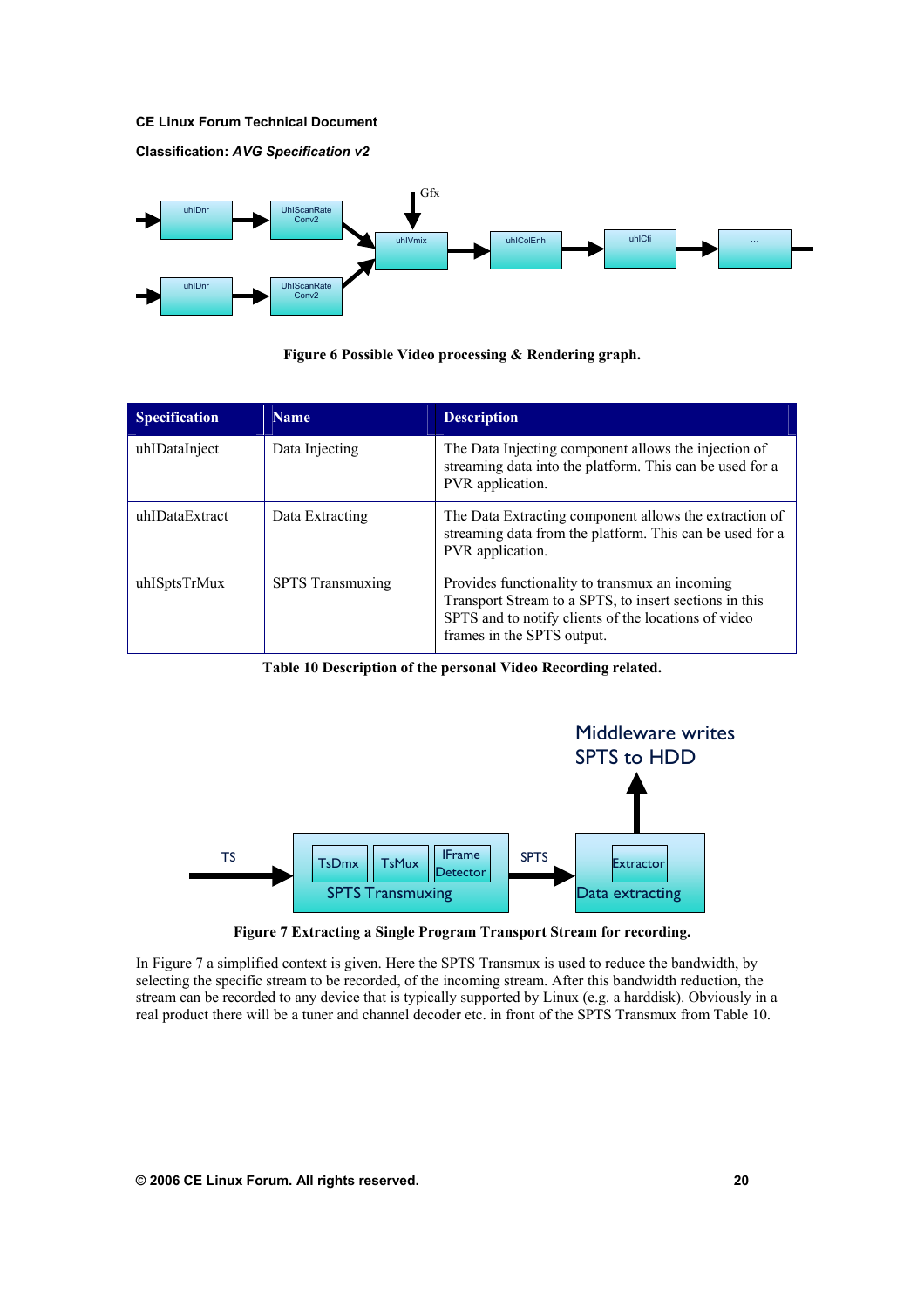#### **Classification:** *AVG Specification v2*



**Figure 8 Injecting a Single Program Transport Steam for playback.** 

In Figure 8 a simplified context is shown for the Data Injector to show how to play back a recorded stream. The normal Atsc Decoder can be used to decode the recorded stream. The AtscDec provides the controls for the trickplay functionality (e.g. control playback speed). Obviously in a real product more components will be there like e.g. Video Processing and Rendering components (see Table 9).



**Figure 9 Combining Data Extraction and Injection for delayed viewing.** 

In Figure 9 a simplified combined usage is shown from the SPTS Transmux, the Data Extractor and the Data Injector interface specifications. In this case a watch delayed video use case is given. A real product obviously contains more interface specification like e.g. a Tuner, Channel Decoder and Video Processing and Rendering components (see Table 9).

### 3.2.4 References

This section lists references to other standards or to implementations.

| The official site of the UHAPI specifications:                                 | www.uhapi.org                                                                               |
|--------------------------------------------------------------------------------|---------------------------------------------------------------------------------------------|
| UHAPI specification version 1.1 version, donated<br>by the UHAPI Forum to CELF | http://tree.celinuxforum.org/pubwiki/moin.cgi/UHAPI                                         |
| Open Source implementation of UHAPI:                                           | http://sourceforge.net/projects/uhapi4linux/                                                |
| LinuxDVB specification:                                                        | www.linuxtv.org or directly<br>http://www.linuxtv.org/downloads/linux-dvb-api-<br>1.0.0.pdf |
| Video4Linux specification:                                                     | http://www.linuxtv.org/v4lwiki                                                              |
| Video4Linux 2 specification:                                                   | http://v4l2spec.bytesex.org/spec/                                                           |
|                                                                                |                                                                                             |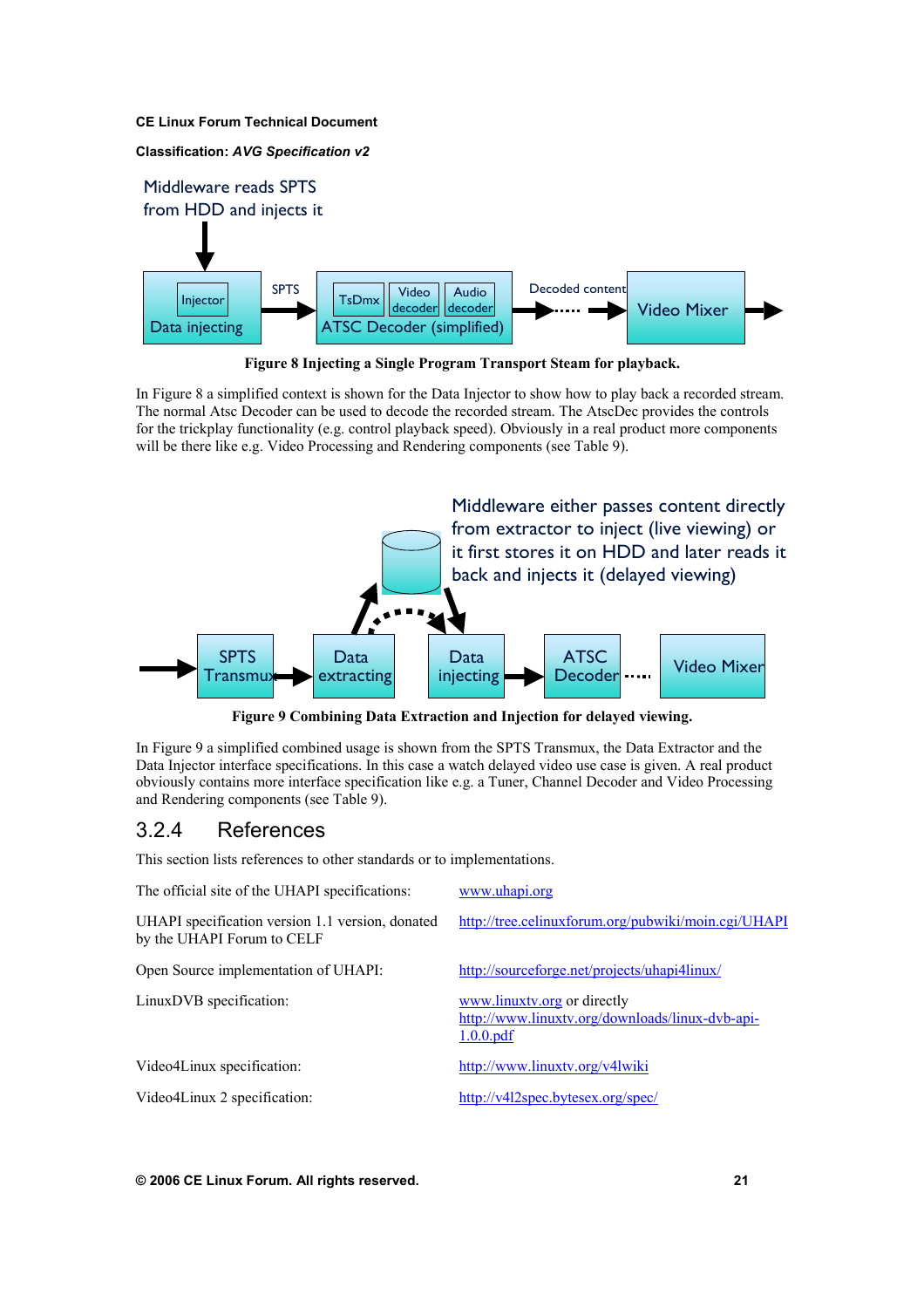**Classification:** *AVG Specification v2*

# **3.3 Graphics**

## 3.3.1 Rationale

Given the widespread use of both DirectFB (especially in the TV domain), and standard FrameBuffer (in the PDA/Mobile domain), both are recommended. When graphics is combined with video, however, the DirectFB + UHAPI solution described above is preferred. The focus of DirectFB is on rendering and acceleration of 2D Gfx.

The focus of the UHAPI Video Mixing specification is on the composition of the Gfx and the video, and on scaling the video.

Given this focus difference it is specified that DirectFB is only controlling the graphics layers, and the video layers are to be controlled by the uhIVmix specification as depicted in Figure 4 in the previous section. IDirectFBScreen does not provide enough control on e.g. the scanrate and scantype conversion (use uhIScanRateConv2 instead to control the scan rate conversion, use uhIVfeat instead to control the brightness, white point etc.).

The capability on IDirectFBScreen to select output connectors does not support enough, and making connections or setting up graphs is more complex and HW specific. It must also be possible to setup the entire streaming graphs in one atomic action to avoid artefacts, uhIConnMgr is to be used for this.

OpenGL ES is the de-facto industry standard in the mobile domain and seems to be equally well applicable in the home domain for accelerating 3D graphics. The focus of OpenGL ES is on rendering and acceleration of 3D Gfx.

DirectFB, OpenGL and UHAPI combinations have been proven, and implementations exist. OpenGL ES is a subset of OpenGL.

The interfaces for Window Management and the Graphical User Interface are outside the CELF AVG specification. Known window managers can be used on top of DirectFB (e.g. X based solutions or Gtk+ which is implemented on top of DirectFB

(http://www.directfb.org/index.php?path=Development%2FProjects%2FGTK%2B )).

## 3.3.2 Specification

[\[](http://www.directfb.org/index.php?path=Development%2FProjects%2FGTK%2B)S] The standard Framebuffer is recommended for use in CE devices.

[S] DirectFB is recommended for use in CE devices.

[S] When graphics is combined with video, DirectFB in combination with UHAPI should be used. In this combination the video layers are controlled via the uhIVmix specification. The uhIVmix specification can expose one or more of the graphics layers to DirectFB for control via DirectFB.

[S] For control of 3D graphics OpenGL ES should be used.

Obviously, if the CELF 2.0 compliant product does not support or need 3D Gfx, the OpenGL ES part is not relevant for that specific product instance.

Note that not all of the available interfaces from DirectFB are part of this specification. When DirectFB is used, the following interfaces must [M] be used<sup>1</sup>:

- IDirectFB Main interface
- IDirectFBSurface Core graphics functionality
- IDirectFBFont Font loading, metrics and measurements

 $\overline{a}$ 

<sup>&</sup>lt;sup>1</sup> Note that IDirectFBEventBuffer and IDirectFBInputDevice are not mentioned here since they are not related to Graphics.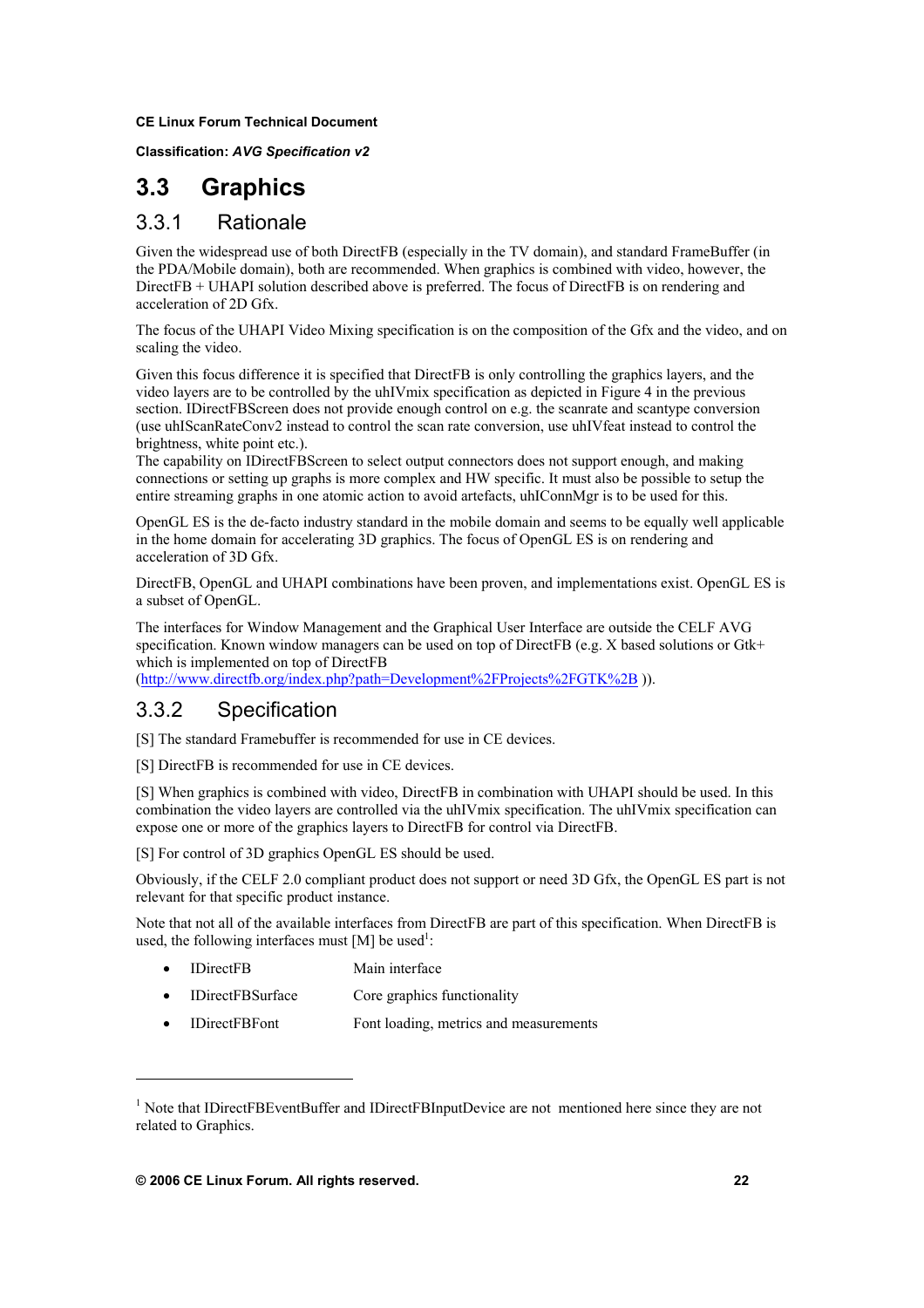#### **Classification:** *AVG Specification v2*

| $\bullet$ | <b>IDirectFBDisplayLayer</b> | Managing size, format, scaling, blending of layers<br>Note that the IDirectFBDisplayLayer interface only operates on the<br>layers that are controlled by DirectFB, not the video layers controlled<br>by the uhIV mix specification. |
|-----------|------------------------------|---------------------------------------------------------------------------------------------------------------------------------------------------------------------------------------------------------------------------------------|
| $\bullet$ | <b>IDirectFBWindow</b>       | Multiple apps on one (graphics) layer                                                                                                                                                                                                 |

• IDirectFBPalette Modify palette of surfaces with indexed format

[O] The following interfaces are optional for the layers controlled by DirectFB. This supports the cases where a dedicated decoder is not yet properly defined or where the middleware/application decodes the video itself (SW), and wants to render this to a IDirectFBSurface:

- IDirectFBImageProvider Getting information about and loading one image from file.
- IDirectFBVideoProvider Rendering video data by a software decoder in the middleware into a surface.
- IDirectFBDataBuffer Streaming or static data for image or video providers.

[X] The following interface must not be used:

| $\bullet$ | <b>IDirectFBScreen</b> | Display encoder, output connectors.                                     |
|-----------|------------------------|-------------------------------------------------------------------------|
|           |                        | Note that EnumScreens on the IDirectFB interface will not list any      |
|           |                        | available screens since the IDirectFBScreen interface is not supported. |

[M] There are other restrictions to the use of DirectFB in the CELF API context:

- IDirectFBDisplayLayer
	- o GetScreen does not return an interface since the IDirectFBScreen interface is not supported. It just returns DFB\_UNSUPPORTED
	- o GetSourceDescriptions must only return one source ID and name.
	- o GetCurrentOutputField is not supported. This is not useful and incomplete. It just returns DFB\_UNSUPPORTED
	- o TestConfiguration, SetConfiguration is not supported for a Video Layer. It just returns DFB\_UNSUPPORTED
	- o SetFieldParity is not supported. It just returns DFB\_UNSUPPORTED.
	- o GetColorAdjustment, SetColorAdjustment is not supported. The Layers capabilities will reflect this. Use the uhIVfeat instead.

### 3.3.3 Notes

In Figure 10 in Section 3.3.4 the relation is shown between the different specification elements of the CELF 2.0 AVG API. In a next version of this CELF specification, the relation between DirectFB and an OpenGL ES implementation is to be further detailed (currently DirectFB only provides the IDirectFBGL interface).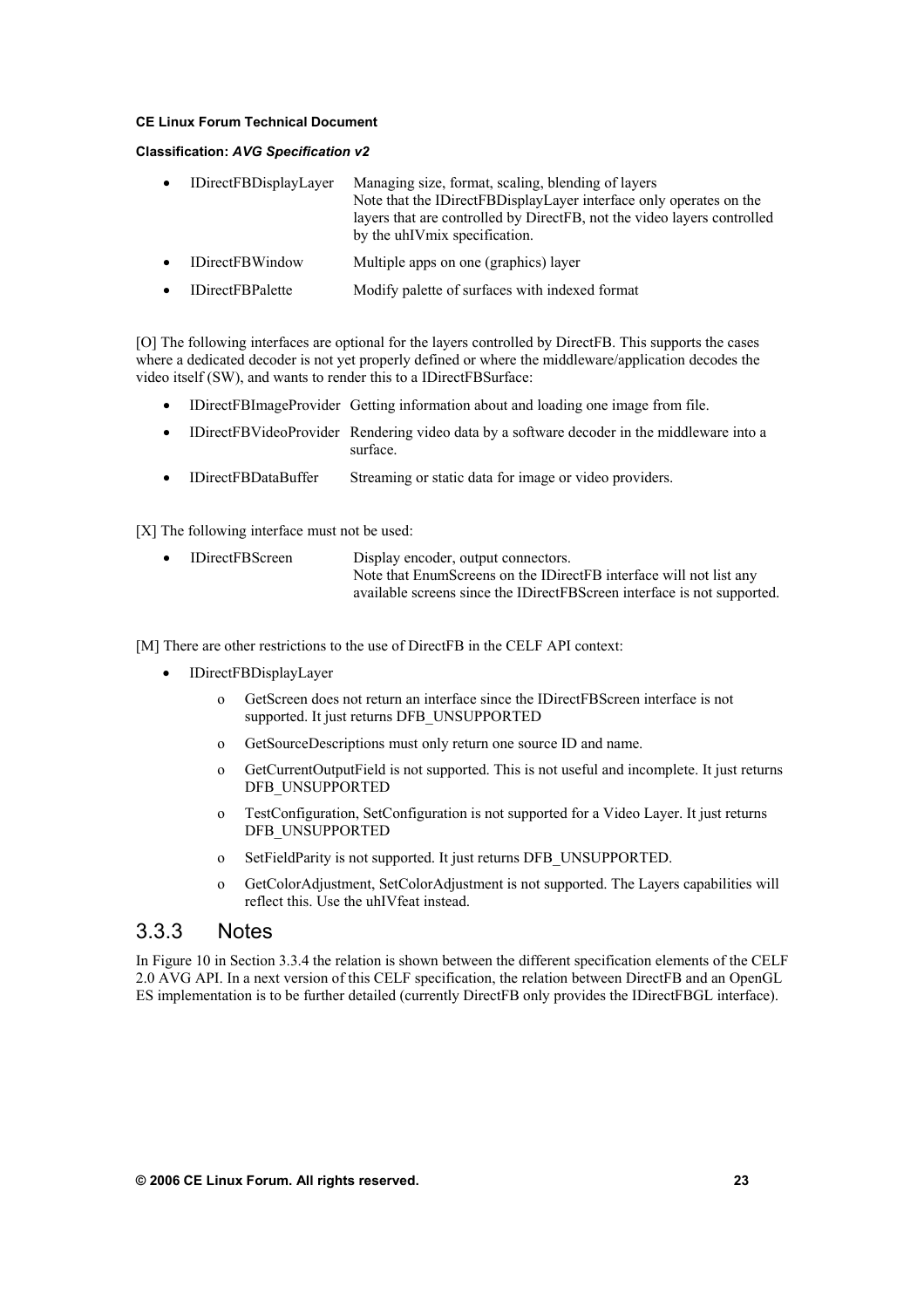#### **Classification:** *AVG Specification v2*



#### **Figure 10 Relation of UHAPI, DirectFB and OpenGL ES interfaces.**

## 3.3.4 References

This section lists references to other standards or to implementations.

The DirectFB specification: www.directfb.org

[The Graphics Tool Kit specificati](http://www.khronos.org/opengles/spec/)on (or Gtk+): http://www.gtk.org/

[The OpenGL ES specification:](http://www.directfb.org/) http://www.khronos.org/opengles/spec/